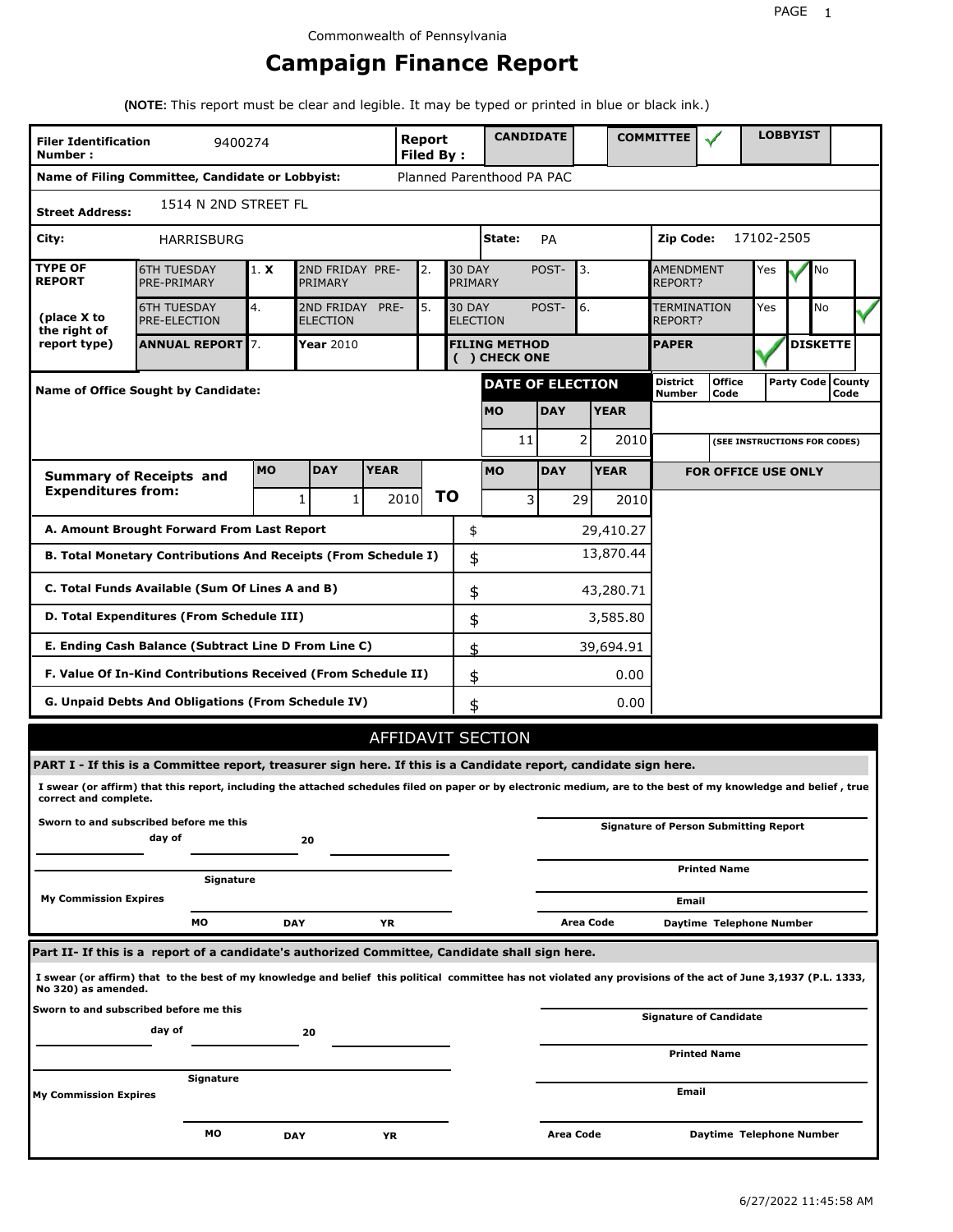# **SCHEDULE I CONTRIBUTIONS AND RECEIPTS**

**Detailed Summary Page**

| <b>Name of Filing Committee or Candidate</b>                                                                                                                                                | <b>Reporting Period</b> |                |                 |
|---------------------------------------------------------------------------------------------------------------------------------------------------------------------------------------------|-------------------------|----------------|-----------------|
| Planned Parenthood PA PAC                                                                                                                                                                   | From:                   | $1/1/2010$ To: | 3/29/2010       |
| 1. Unitemized Contributions Received - \$50.00 or Less Per Contributor                                                                                                                      |                         |                |                 |
| <b>TOTAL for the Reporting Period</b>                                                                                                                                                       |                         | (1)            | \$<br>7,735.44  |
| 2. Contributions Received - \$50.01 To \$250.00 (From Part A and Part B)                                                                                                                    |                         |                |                 |
| <b>Contributions Received From Political Committees (Part A)</b>                                                                                                                            |                         |                | \$<br>0.00      |
| All Other Contributions (Part B)                                                                                                                                                            |                         |                | \$<br>6,135.00  |
| <b>TOTAL for the Reporting Period</b>                                                                                                                                                       |                         | (2)            | \$<br>6,135.00  |
|                                                                                                                                                                                             |                         |                |                 |
| 3. Contributions Received Over \$250.00 (From Part C and Part D)                                                                                                                            |                         |                |                 |
| <b>Contributions Received From Political Committees (Part C)</b>                                                                                                                            |                         |                | \$<br>0.00      |
| All Other Contributions (Part D)                                                                                                                                                            |                         |                | \$<br>0.00      |
| <b>TOTAL for the Reporting Period</b>                                                                                                                                                       |                         | (3)            | \$<br>0.00      |
| [4. Other Receipts, Refunds, Interest Earned, Returned Checks, Etc. (From Part E)                                                                                                           |                         |                |                 |
| <b>TOTAL for the Reporting Period</b>                                                                                                                                                       |                         | (4)            | \$<br>0.00      |
|                                                                                                                                                                                             |                         |                |                 |
| Total Monetary Contributions and Receipts During this Reporting Period (Add and enter amount<br>totals from Boxes 1,2,3 and 4; also enter this amount on Page1, Report Cover Page, Item B.) |                         |                | \$<br>13,870.44 |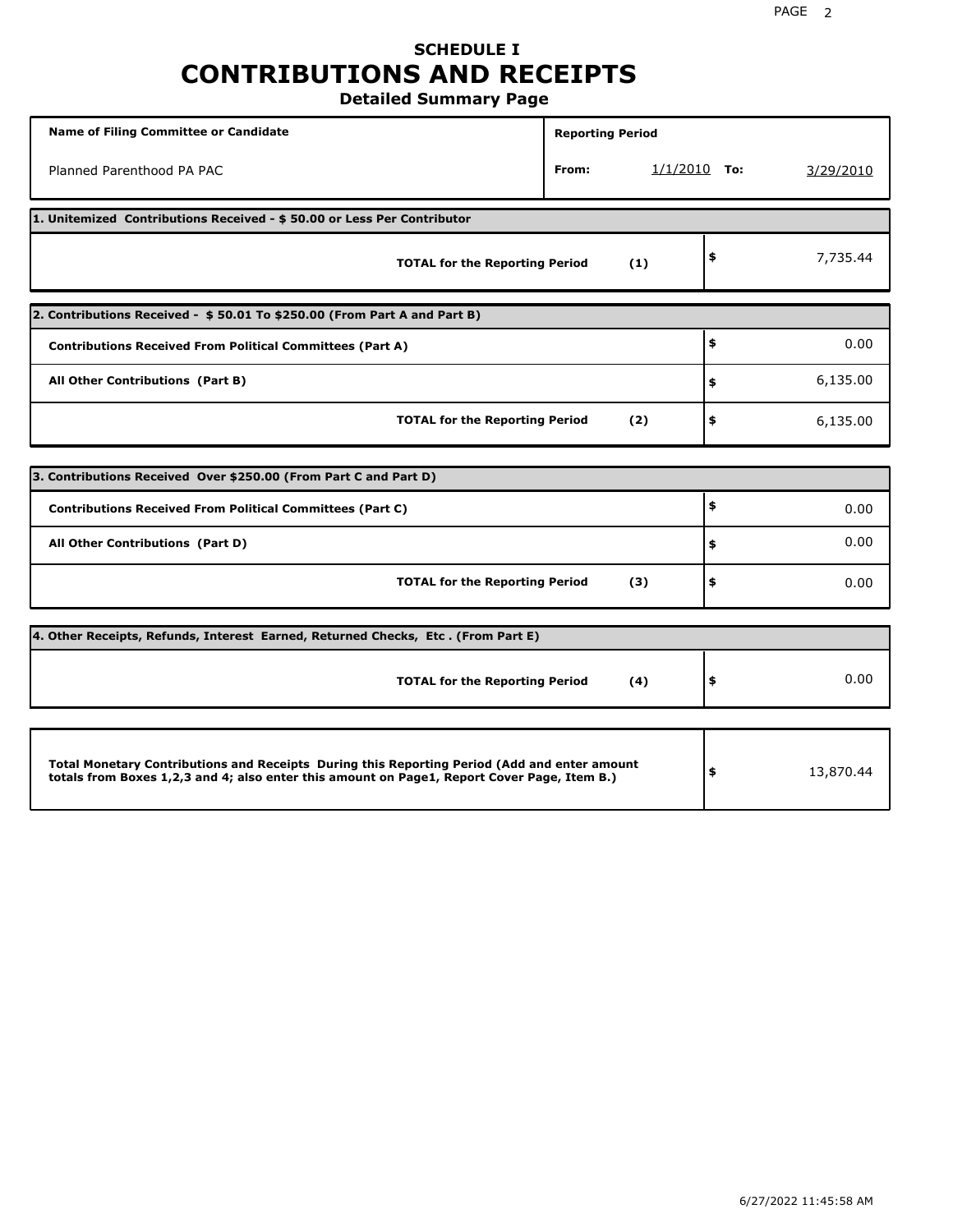PAGE 3

# **PART A CONTRIBUTIONS RECEIVED FROM POLITICAL COMMITTEES**

**\$50.01 TO \$250.00**

 **Use this Part to itemize only contributions received from political committees with an aggregate value from \$50.01 to \$250.00 in the reporting period.**

| From:     | <b>DATE</b> | To:         |                   |
|-----------|-------------|-------------|-------------------|
|           |             |             |                   |
|           |             |             | <b>AMOUNT</b>     |
| <b>MO</b> | <b>DAY</b>  | <b>YEAR</b> |                   |
|           |             |             | \$<br>0.00        |
|           |             |             |                   |
|           |             |             | <b>PAGE TOTAL</b> |
|           |             |             |                   |

**Enter Grand Total of Part A on Schedule I, Detailed Summary Page, Section 2.**

**\$** 0.00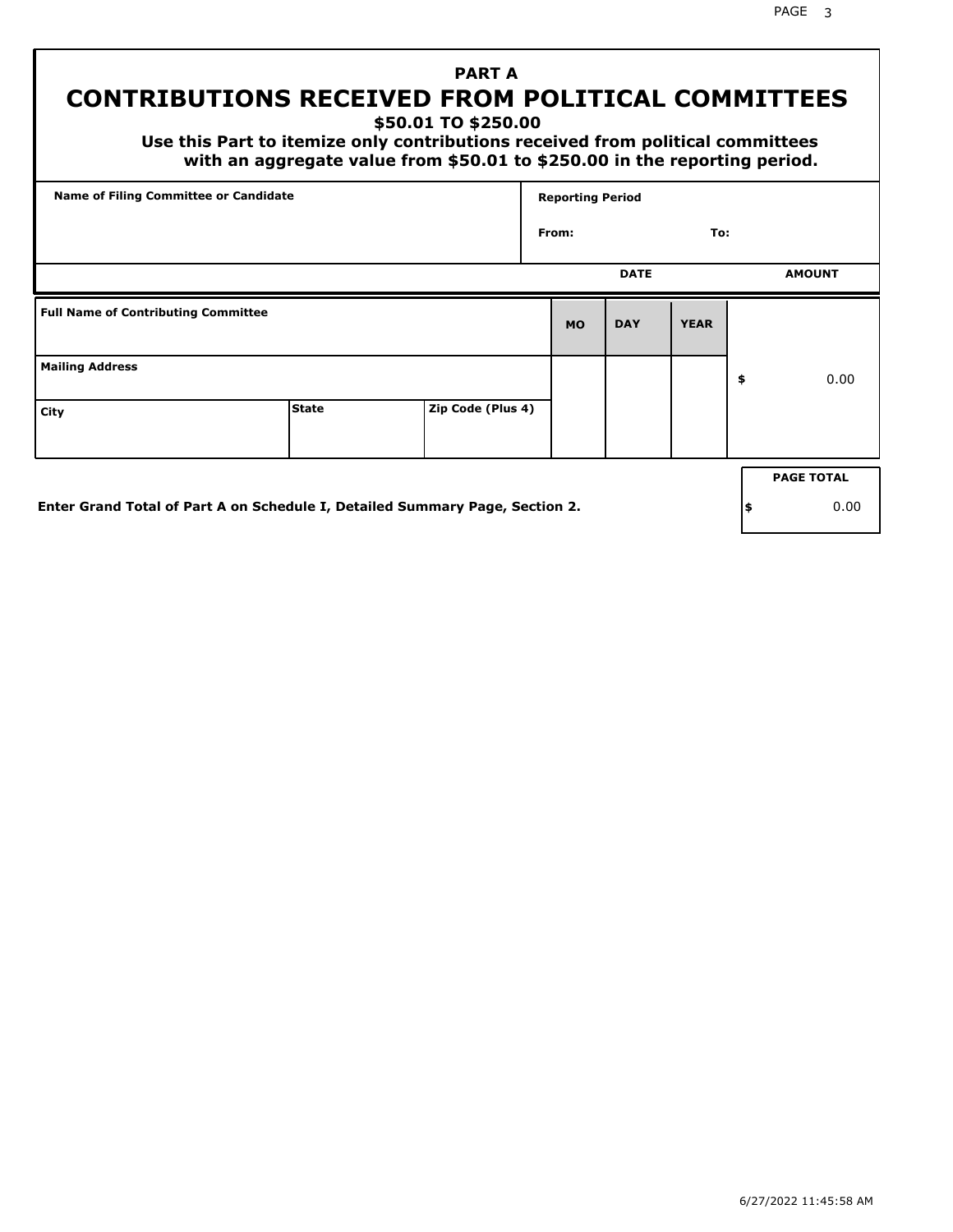| Use this Part to itemize all other contributions with an aggregate value from<br>(Exclude contributions from political committees reported in Part A) |                    | <b>PART B</b><br><b>ALL OTHER CONTRIBUTIONS</b><br>\$50.01 TO \$250.00<br>\$50.01 to \$250.00 in the reporting period. |                         |             |                |               |
|-------------------------------------------------------------------------------------------------------------------------------------------------------|--------------------|------------------------------------------------------------------------------------------------------------------------|-------------------------|-------------|----------------|---------------|
| Name of Filing Committee or Candidate                                                                                                                 |                    |                                                                                                                        | <b>Reporting Period</b> |             |                |               |
| Planned Parenthood PA PAC                                                                                                                             |                    |                                                                                                                        | From:                   |             | $1/1/2010$ To: | 3/29/2010     |
|                                                                                                                                                       |                    |                                                                                                                        |                         | <b>DATE</b> |                | <b>AMOUNT</b> |
| <b>Full Name of Contributor</b><br>Joan Shapiro                                                                                                       |                    |                                                                                                                        | <b>MO</b>               | <b>DAY</b>  | <b>YEAR</b>    |               |
| <b>Mailing Address</b><br>426 S 26th St                                                                                                               |                    |                                                                                                                        |                         |             |                | 125.00<br>\$  |
| City<br>Philadelphia                                                                                                                                  | <b>State</b>       | Zip Code (Plus 4)                                                                                                      | 1                       | 19          | 2010           |               |
|                                                                                                                                                       | PA                 | 19146                                                                                                                  |                         |             |                |               |
| <b>Full Name of Contributor</b><br>Dayle Steinberg                                                                                                    |                    |                                                                                                                        | <b>MO</b>               | <b>DAY</b>  | <b>YEAR</b>    |               |
| <b>Mailing Address</b><br>1144 Locust St                                                                                                              |                    |                                                                                                                        |                         |             |                | \$<br>75.00   |
| City<br>Philadelphia                                                                                                                                  | <b>State</b><br>PA | Zip Code (Plus 4)<br>19107                                                                                             | $\mathbf{1}$            | 19          | 2010           |               |
| <b>Full Name of Contributor</b><br>Dayle Steinberg                                                                                                    |                    |                                                                                                                        | <b>MO</b>               | <b>DAY</b>  | <b>YEAR</b>    |               |
| <b>Mailing Address</b><br>1144 Locust St                                                                                                              |                    |                                                                                                                        |                         |             |                | 70.00<br>≯    |
| City<br>Philadelphia                                                                                                                                  | <b>State</b>       | Zip Code (Plus 4)                                                                                                      | 3                       | 18          | 2010           |               |
|                                                                                                                                                       | PA                 | 19107                                                                                                                  |                         |             |                |               |
| <b>Full Name of Contributor</b><br>Susan Stedman                                                                                                      |                    |                                                                                                                        | <b>MO</b>               | <b>DAY</b>  | <b>YEAR</b>    |               |
| <b>Mailing Address</b><br>5 Park Ave                                                                                                                  |                    |                                                                                                                        |                         |             |                | \$<br>75.00   |
| City<br>Paoli                                                                                                                                         | <b>State</b><br>PA | Zip Code (Plus 4)<br>19301                                                                                             | 1                       | 19          | 2010           |               |
| <b>Full Name of Contributor</b><br>TB & Susan Hagen                                                                                                   |                    |                                                                                                                        | <b>MO</b>               | <b>DAY</b>  | <b>YEAR</b>    |               |
| <b>Mailing Address</b><br>5727 Grubb Rd                                                                                                               |                    |                                                                                                                        |                         |             |                | \$<br>250.00  |
| City<br>Erie                                                                                                                                          | <b>State</b><br>PA | Zip Code (Plus 4)<br>16506                                                                                             | 1                       | 19          | 2010           |               |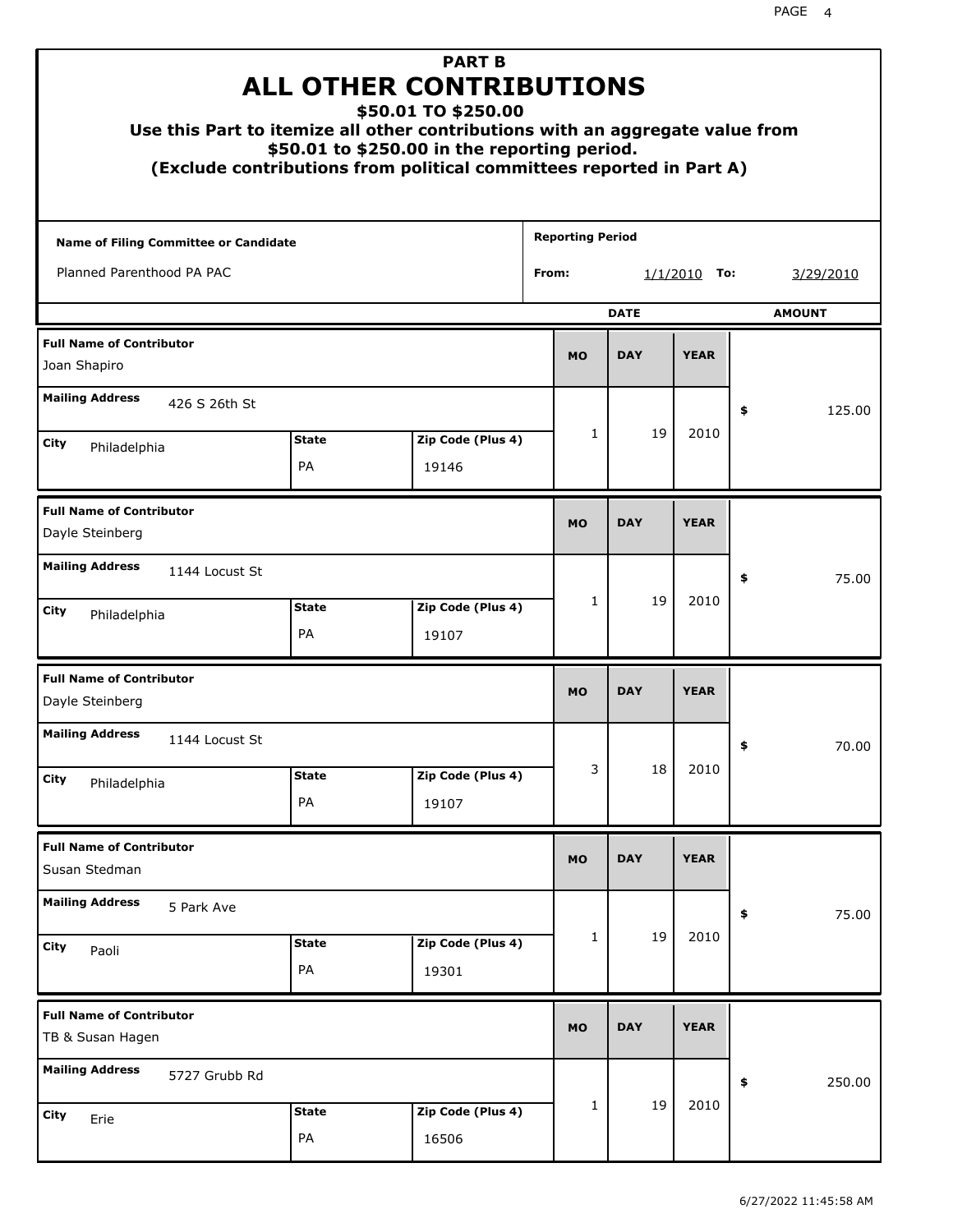| <b>Full Name of Contributor</b><br>Susan Schewel             |                 |                    |                            | <b>MO</b>    | <b>DAY</b> | <b>YEAR</b> |              |
|--------------------------------------------------------------|-----------------|--------------------|----------------------------|--------------|------------|-------------|--------------|
| <b>Mailing Address</b>                                       | 506 E Durham St |                    |                            |              |            |             | 125.00<br>\$ |
| City<br>Philadelphia                                         |                 | <b>State</b><br>PA | Zip Code (Plus 4)<br>19119 | 1            | 19         | 2010        |              |
| <b>Full Name of Contributor</b><br>Milton Allen              |                 |                    |                            | <b>MO</b>    | <b>DAY</b> | <b>YEAR</b> |              |
| <b>Mailing Address</b>                                       | 104 Lakeview Dr |                    |                            |              |            |             | 100.00<br>\$ |
| City<br>Coatesville                                          |                 | <b>State</b><br>PA | Zip Code (Plus 4)<br>19320 | 1            | 19         | 2010        |              |
| <b>Full Name of Contributor</b><br>Gordon & Elizabeth Hughes |                 |                    |                            | <b>MO</b>    | <b>DAY</b> | <b>YEAR</b> |              |
| <b>Mailing Address</b>                                       | 49 Marple Rd    |                    |                            |              |            |             | 125.00<br>\$ |
| City<br>Haverford                                            |                 | <b>State</b><br>PA | Zip Code (Plus 4)          | $\mathbf{1}$ | 19         | 2010        |              |
|                                                              |                 |                    |                            |              |            |             |              |
| <b>Full Name of Contributor</b><br>Georgianna Stapleton      |                 |                    |                            | <b>MO</b>    | <b>DAY</b> | <b>YEAR</b> |              |
| <b>Mailing Address</b>                                       | PO Box 467      |                    |                            |              |            |             | 75.00<br>\$  |
| City<br>Unionville                                           |                 | <b>State</b><br>PA | Zip Code (Plus 4)          | 1            | 20         | 2010        |              |
| <b>Full Name of Contributor</b><br>Elizabeth Jaeger          |                 |                    |                            | МO           | <b>DAY</b> | <b>YEAR</b> |              |
| <b>Mailing Address</b>                                       | 2113 Kestrel Ct |                    |                            |              |            |             | 100.00<br>\$ |
| City<br>Lancaster                                            |                 | <b>State</b><br>PA | Zip Code (Plus 4)          | 1            | 20         | 2010        |              |
| <b>Full Name of Contributor</b><br>Alex and Christian Hansen |                 |                    |                            | <b>MO</b>    | <b>DAY</b> | <b>YEAR</b> |              |
| <b>Mailing Address</b>                                       | Unknown         |                    |                            |              | 12         | 2010        | 75.00<br>\$  |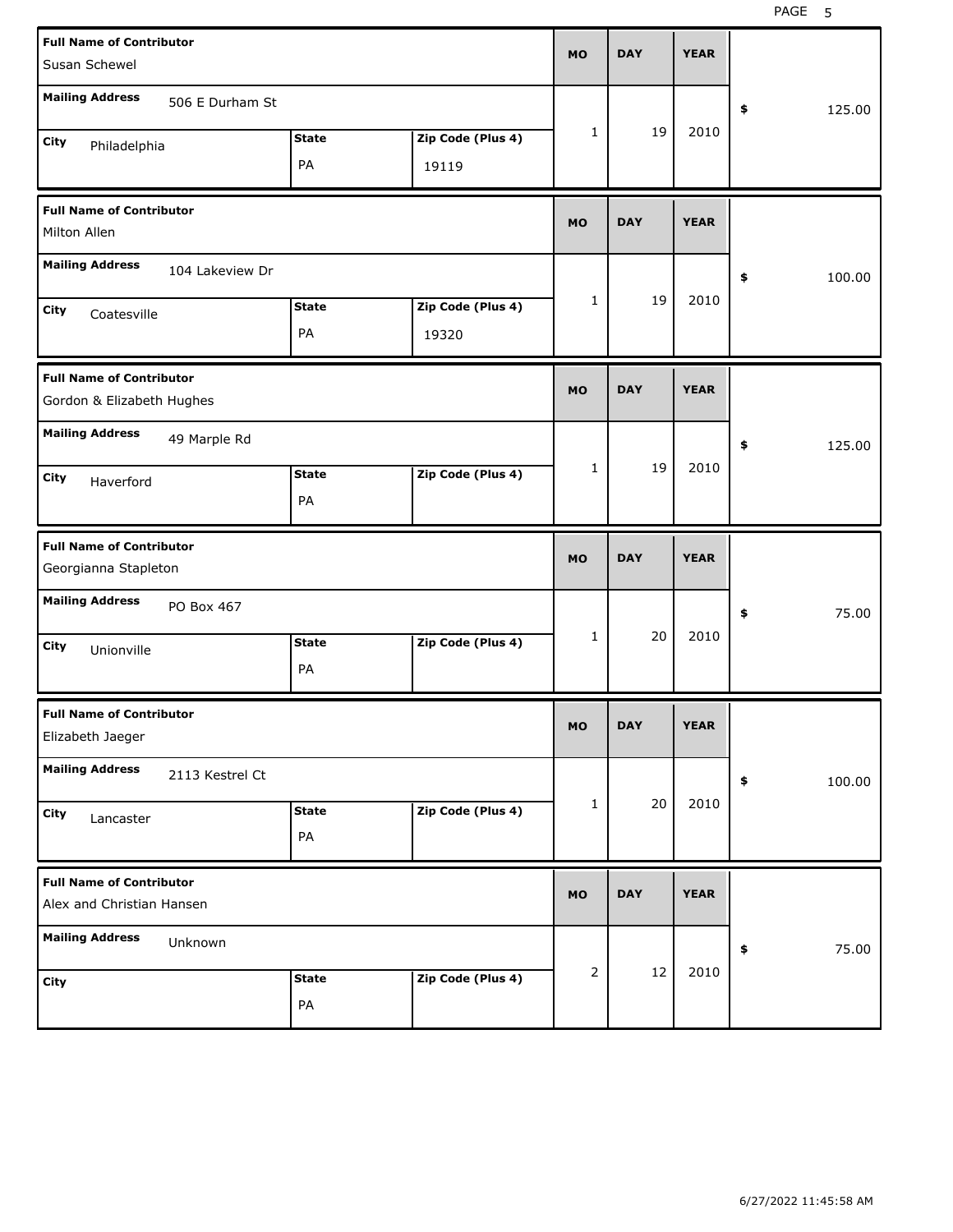| <b>Full Name of Contributor</b><br>Elizabeth and Charles Meredith |                                       |                            | <b>MO</b>      | <b>DAY</b> | <b>YEAR</b> |              |
|-------------------------------------------------------------------|---------------------------------------|----------------------------|----------------|------------|-------------|--------------|
| <b>Mailing Address</b><br>203 Juniper Street                      |                                       |                            |                |            |             | 150.00<br>\$ |
| City<br>Quakertown                                                | <b>State</b><br>PA                    | Zip Code (Plus 4)<br>18901 | $\overline{2}$ | 12         | 2010        |              |
| <b>Full Name of Contributor</b><br>Kathie and Steve Gilmore       |                                       |                            | <b>MO</b>      | <b>DAY</b> | <b>YEAR</b> |              |
| <b>Mailing Address</b><br>159 King Road                           |                                       |                            |                |            |             | 75.00<br>\$  |
| City<br>Chalfont                                                  | <b>State</b><br>PA                    | Zip Code (Plus 4)<br>18914 | $\overline{2}$ | 12         | 2010        |              |
| <b>Full Name of Contributor</b><br>Helen Bosley                   |                                       |                            | <b>MO</b>      | <b>DAY</b> | <b>YEAR</b> |              |
| <b>Mailing Address</b>                                            | 546 Palmer Farm Drive<br><b>State</b> | Zip Code (Plus 4)          | $\overline{2}$ | 12         | 2010        | 150.00<br>\$ |
| City<br>Yardley                                                   | PA                                    | 19067                      |                |            |             |              |
|                                                                   |                                       |                            |                |            |             |              |
| <b>Full Name of Contributor</b><br>Thomas Mallouk & Eileen Engle  |                                       |                            | <b>MO</b>      | <b>DAY</b> | <b>YEAR</b> |              |
| <b>Mailing Address</b><br>58 Woodward Ct                          |                                       |                            |                |            |             | \$<br>150.00 |
| City<br>Doylestown                                                | <b>State</b><br>PA                    | Zip Code (Plus 4)          | 2              | 12         | 2010        |              |
| <b>Full Name of Contributor</b><br>Diane and Joseph Hudachek      |                                       |                            | MO             | <b>DAY</b> | <b>YEAR</b> |              |
| <b>Mailing Address</b>                                            | 192 N Chancellor St                   |                            |                |            |             | 75.00<br>\$  |
| City<br>Newtown                                                   | <b>State</b><br>PA                    | Zip Code (Plus 4)<br>18940 | $\overline{2}$ | 12         | 2010        |              |
| <b>Full Name of Contributor</b><br>William Schutt                 |                                       |                            | <b>MO</b>      | <b>DAY</b> | <b>YEAR</b> |              |
| <b>Mailing Address</b><br>3875 Curly Rd                           |                                       |                            | 2              | 12         | 2010        | 250.00<br>\$ |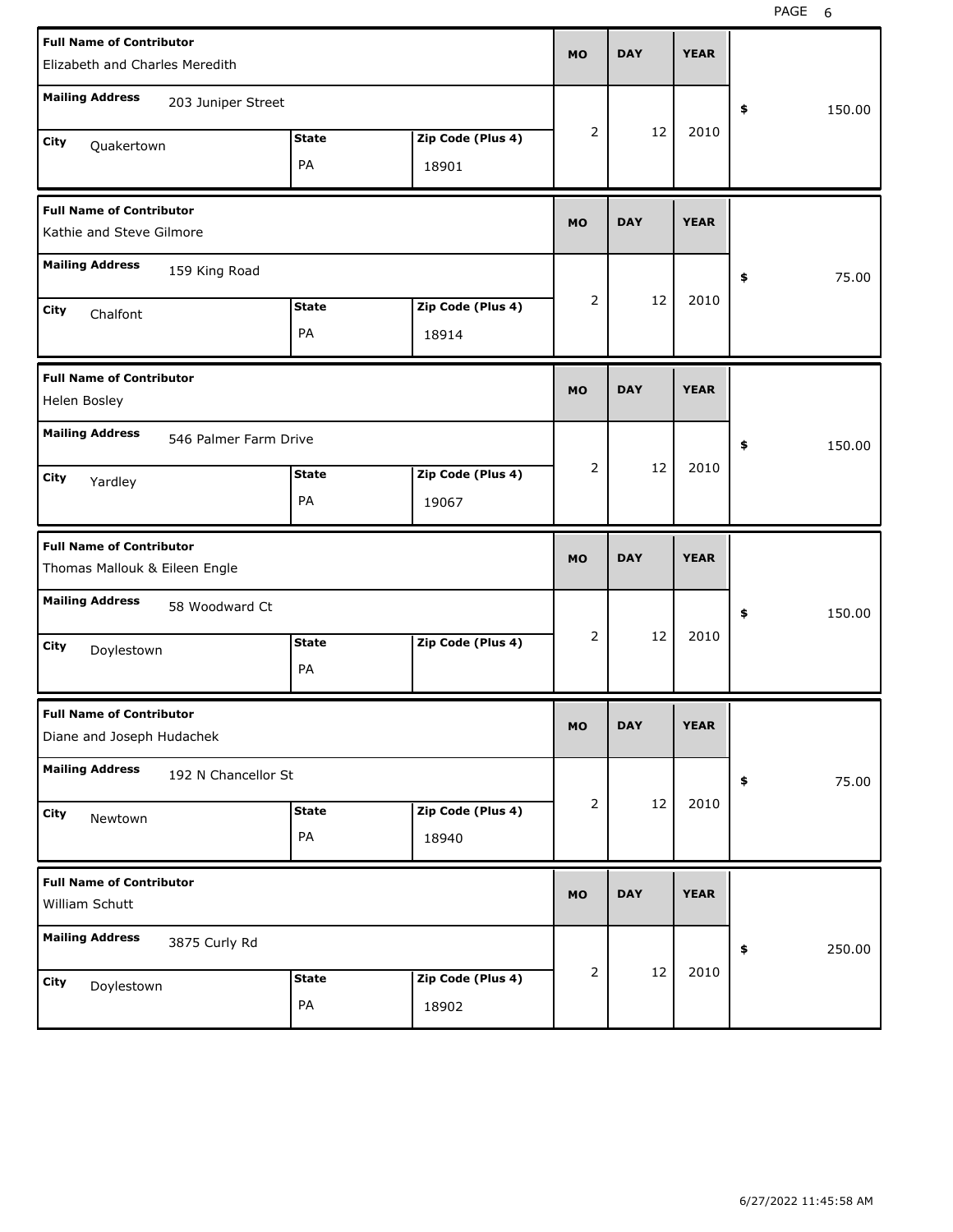| <b>Full Name of Contributor</b><br>William Gaboda                     | <b>MO</b> | <b>DAY</b> | <b>YEAR</b> |              |
|-----------------------------------------------------------------------|-----------|------------|-------------|--------------|
| <b>Mailing Address</b><br>1230 Ash Lane                               |           |            |             | 250.00<br>\$ |
| Zip Code (Plus 4)<br><b>State</b><br>City<br>Yardley<br>PA<br>19067   | 2         | 12         | 2010        |              |
| <b>Full Name of Contributor</b><br>Nancy Russell                      | <b>MO</b> | <b>DAY</b> | <b>YEAR</b> |              |
| <b>Mailing Address</b><br>Unknown                                     |           |            |             | 75.00<br>\$  |
| Zip Code (Plus 4)<br><b>State</b><br>City<br>PA                       | 2         | 12         | 2010        |              |
| <b>Full Name of Contributor</b><br>Doro Kerr                          | <b>MO</b> | <b>DAY</b> | <b>YEAR</b> |              |
| <b>Mailing Address</b><br>127 N Main Street                           |           |            |             | 52.50<br>\$  |
| Zip Code (Plus 4)<br><b>State</b><br>City<br>New Hope<br>PA           | 2         | 12         | 2010        |              |
|                                                                       |           |            |             |              |
| <b>Full Name of Contributor</b><br>Anne SC Stephano                   | <b>MO</b> | <b>DAY</b> | <b>YEAR</b> |              |
| <b>Mailing Address</b><br>2709 River Rd                               |           |            |             | 250.00<br>\$ |
| Zip Code (Plus 4)<br><b>State</b><br>City<br>New Hope<br>PA           | 2         | 12         | 2010        |              |
| <b>Full Name of Contributor</b><br>Sandra Teel Trainer                | <b>MO</b> | <b>DAY</b> | <b>YEAR</b> |              |
| <b>Mailing Address</b><br>Unknown                                     |           |            |             | 250.00<br>\$ |
| Zip Code (Plus 4)<br><b>State</b><br>City<br>PA                       | 2         | 12         | 2010        |              |
| <b>Full Name of Contributor</b><br>Susan Kressly and Gregory Anderson | <b>MO</b> | <b>DAY</b> | <b>YEAR</b> |              |
| <b>Mailing Address</b><br>529 Caddy Drive                             | 2         | 12         | 2010        | 150.00<br>\$ |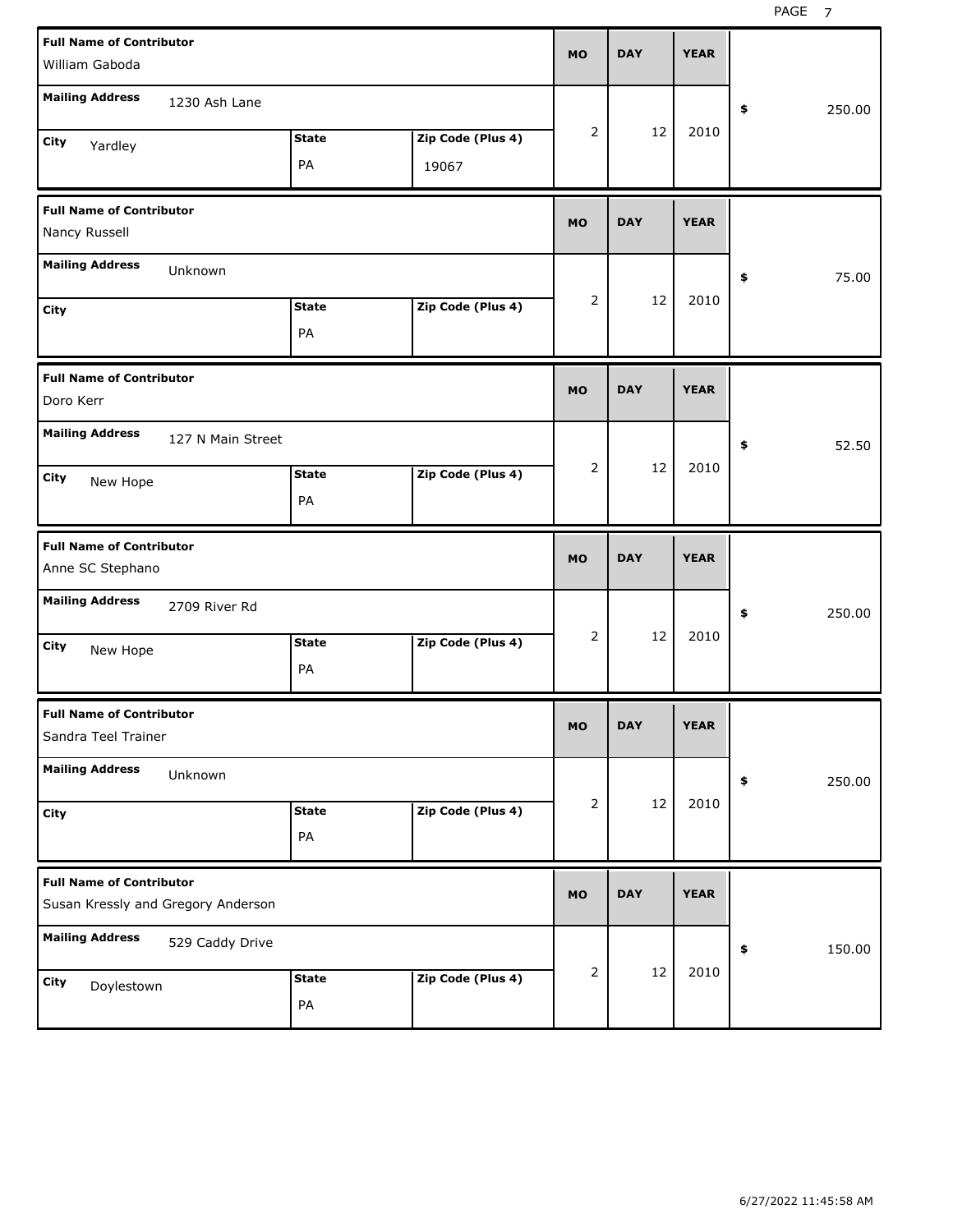| <b>Full Name of Contributor</b><br>David and Dover Bull                | <b>MO</b> | <b>DAY</b> | <b>YEAR</b> |              |
|------------------------------------------------------------------------|-----------|------------|-------------|--------------|
| <b>Mailing Address</b><br>109 S West Street                            |           |            |             | \$<br>250.00 |
| Zip Code (Plus 4)<br><b>State</b><br>City<br>Doylestown<br>PA<br>18901 | 2         | 12         | 2010        |              |
| <b>Full Name of Contributor</b><br>Albert and Cynthia Ruenes           | <b>MO</b> | <b>DAY</b> | <b>YEAR</b> |              |
| <b>Mailing Address</b><br>5437 Michael Ct                              |           |            |             | \$<br>150.00 |
| Zip Code (Plus 4)<br><b>State</b><br>City<br>Pipersville<br>PA         | 2         | 12         | 2010        |              |
| <b>Full Name of Contributor</b><br>Karen Marshall                      | <b>MO</b> | <b>DAY</b> | <b>YEAR</b> |              |
| <b>Mailing Address</b><br>35 Sandy Knoll Drive                         |           |            |             | 75.00<br>\$  |
| Zip Code (Plus 4)<br><b>State</b><br>City<br>Doylestown<br>PA<br>18901 | 2         | 12         | 2010        |              |
|                                                                        |           |            |             |              |
| <b>Full Name of Contributor</b><br>Kimberly Gronendahl                 | <b>MO</b> | <b>DAY</b> | <b>YEAR</b> |              |
| <b>Mailing Address</b><br>4783 Landisville Rd                          |           |            |             | \$<br>250.00 |
| <b>State</b><br>Zip Code (Plus 4)<br>City<br>Doylestown<br>PA          | 2         | 12         | 2010        |              |
| <b>Full Name of Contributor</b><br>Thomas & Patricia Thomas            | мo        | <b>DAY</b> | <b>YEAR</b> |              |
| <b>Mailing Address</b><br>3450 Church School Rd                        |           |            |             | \$<br>125.00 |
| Zip Code (Plus 4)<br><b>State</b><br>City<br>Doylestown<br>PA          | 2         | 12         | 2010        |              |
| <b>Full Name of Contributor</b><br>E. Lowell Swarts                    | <b>MO</b> | <b>DAY</b> | <b>YEAR</b> |              |
| <b>Mailing Address</b><br>15 Winding Way                               |           | $17\,$     | 2010        | 100.00<br>\$ |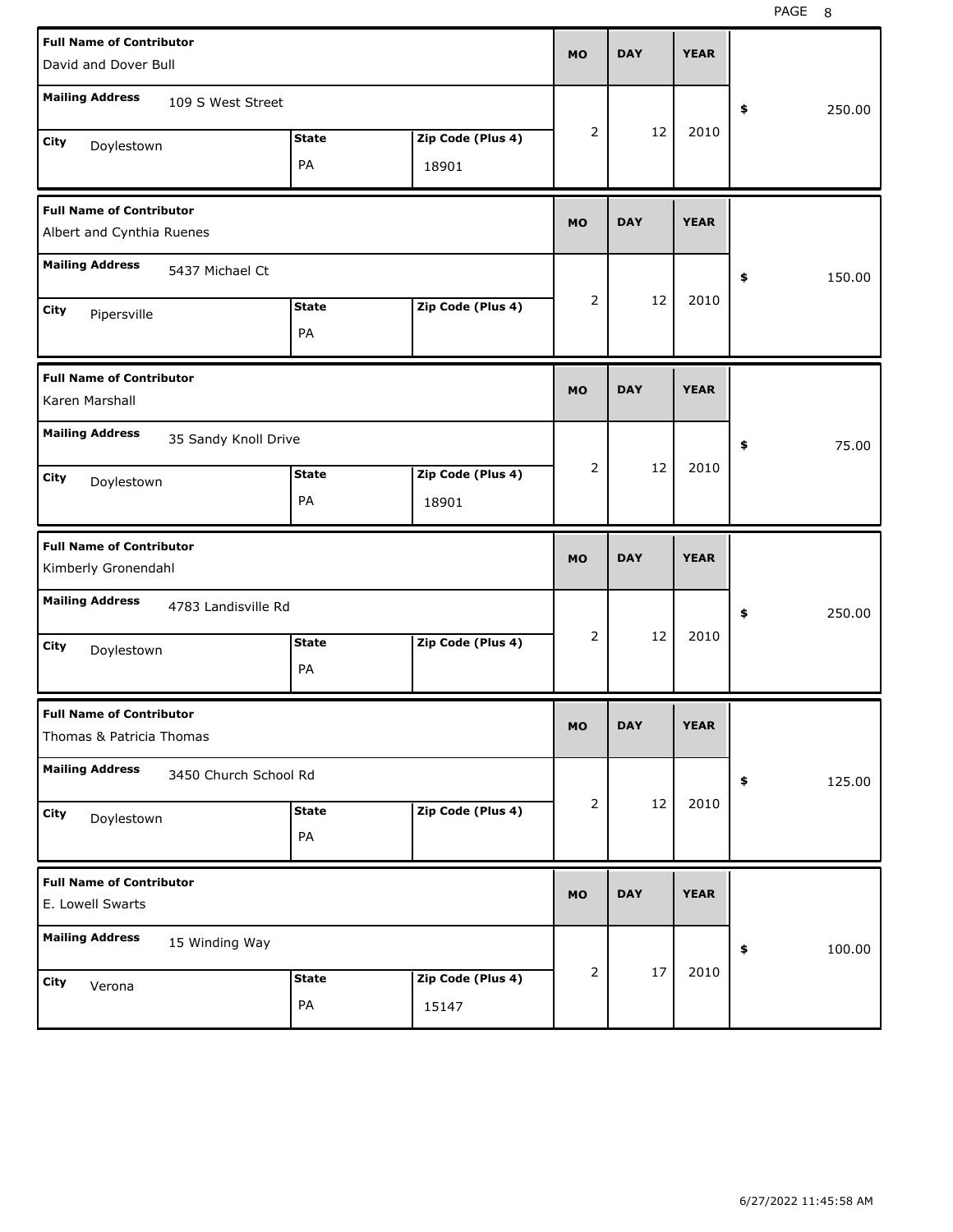| <b>Full Name of Contributor</b><br>James Mickle              |                                                  |                   | <b>MO</b>      | <b>DAY</b> | <b>YEAR</b> |              |
|--------------------------------------------------------------|--------------------------------------------------|-------------------|----------------|------------|-------------|--------------|
| <b>Mailing Address</b><br>PO Box 832                         |                                                  |                   |                |            |             | \$<br>75.00  |
| City<br>Boyertown                                            | <b>State</b>                                     | Zip Code (Plus 4) | $\overline{2}$ | 17         | 2010        |              |
|                                                              | PA                                               | 19512             |                |            |             |              |
| <b>Full Name of Contributor</b><br>Peg Forster               |                                                  |                   | <b>MO</b>      | <b>DAY</b> | <b>YEAR</b> |              |
| <b>Mailing Address</b><br>70 S West St                       |                                                  |                   |                |            |             | 75.00<br>\$  |
| City<br>Doylestown                                           | <b>State</b>                                     | Zip Code (Plus 4) | $\overline{2}$ | 17         | 2010        |              |
|                                                              | PA                                               | 18901             |                |            |             |              |
| <b>Full Name of Contributor</b><br>Debbie Hutchison          |                                                  |                   | <b>MO</b>      | <b>DAY</b> | <b>YEAR</b> |              |
| <b>Mailing Address</b><br>334 Maple Ave                      |                                                  |                   |                |            |             | \$<br>150.00 |
| City<br>Doylestown                                           | <b>State</b>                                     | Zip Code (Plus 4) | $\overline{2}$ | 17         | 2010        |              |
|                                                              | PA                                               | 18901             |                |            |             |              |
|                                                              |                                                  |                   |                |            |             |              |
| <b>Full Name of Contributor</b><br>John and Kelly Donaghy    |                                                  |                   | <b>MO</b>      | <b>DAY</b> | <b>YEAR</b> |              |
| <b>Mailing Address</b><br>5805 Mechanicsville Rd             |                                                  |                   |                |            |             | 75.00<br>\$  |
| City                                                         | <b>State</b>                                     | Zip Code (Plus 4) | $\overline{2}$ | 17         | 2010        |              |
| Mechanicsville                                               | PA                                               | 18934             |                |            |             |              |
| <b>Full Name of Contributor</b><br>Jay Sivitz                |                                                  |                   | МO             | DAY        | <b>YEAR</b> |              |
| <b>Mailing Address</b><br>PO Box 307                         |                                                  |                   |                |            |             | 75.00<br>\$  |
| City                                                         | <b>State</b>                                     | Zip Code (Plus 4) | 2              | 17         | 2010        |              |
| Jenkintown                                                   | PA                                               | 19046             |                |            |             |              |
| <b>Full Name of Contributor</b><br>William and Nancy Morrill |                                                  |                   | <b>MO</b>      | <b>DAY</b> | <b>YEAR</b> |              |
| <b>Mailing Address</b>                                       | N206 Pennswood Village 1382 Newtown Langhorne Rd |                   |                |            |             | 75.00<br>\$  |
| City<br>Newtown                                              | <b>State</b>                                     | Zip Code (Plus 4) | 2              | 17         | 2010        |              |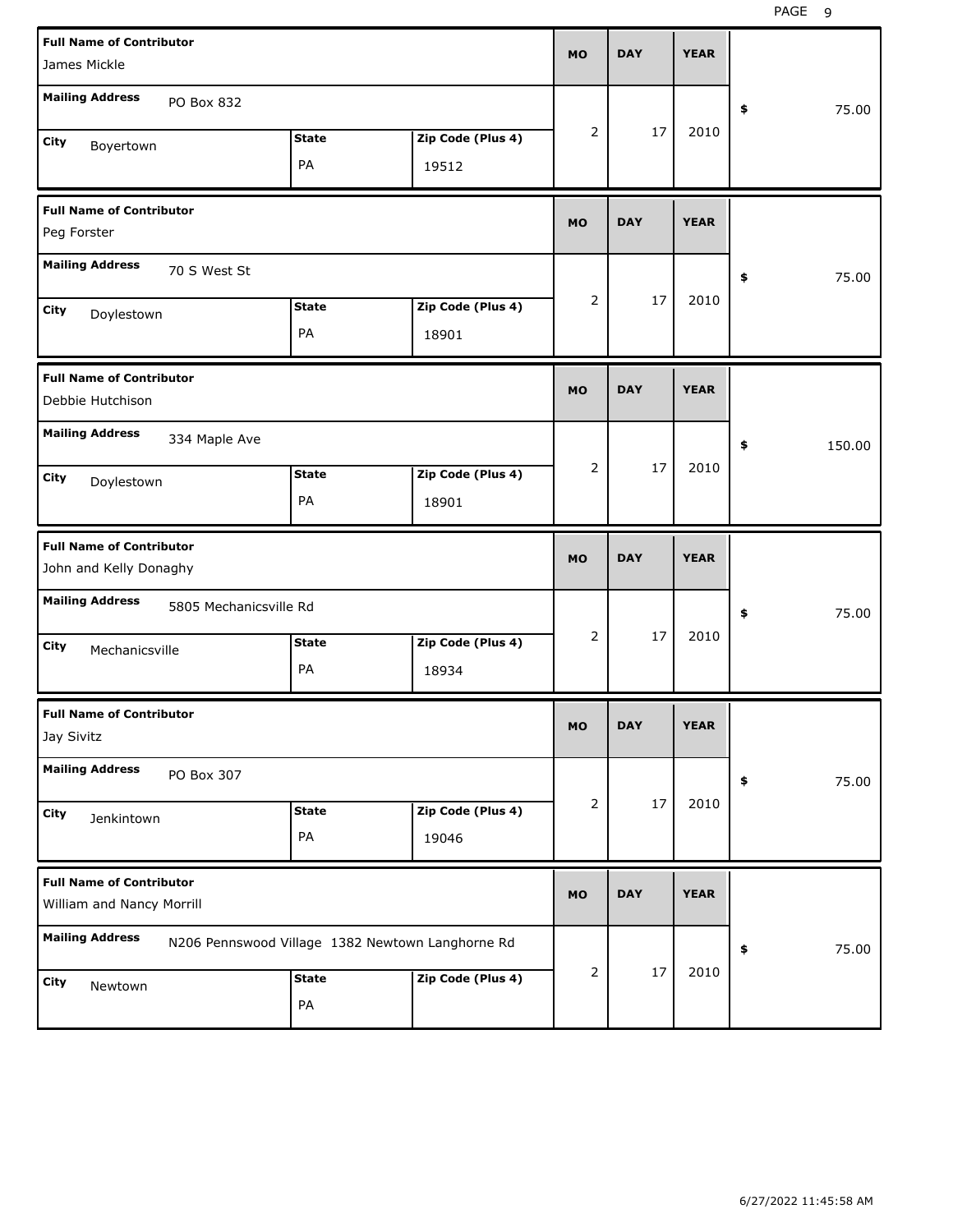| <b>Full Name of Contributor</b><br>Christina Greenwood     |                       |                                    |                            | <b>MO</b> | <b>DAY</b> | <b>YEAR</b> |              |
|------------------------------------------------------------|-----------------------|------------------------------------|----------------------------|-----------|------------|-------------|--------------|
| <b>Mailing Address</b>                                     | 1516 Pebbletown Dr    |                                    |                            |           |            |             | \$<br>75.00  |
| City<br>New Hope                                           |                       | <b>State</b><br>PA                 | Zip Code (Plus 4)<br>18938 | 2         | 17         | 2010        |              |
| <b>Full Name of Contributor</b><br>Steven Santarsiero      |                       |                                    |                            | <b>MO</b> | <b>DAY</b> | <b>YEAR</b> |              |
| <b>Mailing Address</b>                                     | Unknown               |                                    |                            |           |            |             | \$<br>75.00  |
| City                                                       |                       | <b>State</b><br>PA                 | Zip Code (Plus 4)          | 2         | 17         | 2010        |              |
| <b>Full Name of Contributor</b><br>Donald Grubbs           |                       |                                    |                            | <b>MO</b> | <b>DAY</b> | <b>YEAR</b> |              |
| <b>Mailing Address</b>                                     |                       | Apt M-05 1382 Newtown Langhorne Rd |                            |           |            |             | \$<br>80.00  |
| City<br>Newtown                                            |                       | <b>State</b><br>PA                 | Zip Code (Plus 4)          | 2         | 17         | 2010        |              |
|                                                            |                       |                                    |                            |           |            |             |              |
| <b>Full Name of Contributor</b><br>Jenny Silverman         |                       |                                    |                            | <b>MO</b> | <b>DAY</b> | <b>YEAR</b> |              |
| <b>Mailing Address</b>                                     | 44 Nassau Street #44I |                                    |                            |           |            |             | \$<br>105.00 |
| City<br>Princeton                                          |                       | <b>State</b><br>NJ                 | Zip Code (Plus 4)          | 2         | 17         | 2010        |              |
| <b>Full Name of Contributor</b><br>Brooke and Neil Samuels |                       |                                    |                            | <b>MO</b> | <b>DAY</b> | <b>YEAR</b> |              |
| <b>Mailing Address</b>                                     | 17 Pheasant Rd        |                                    |                            |           |            |             | 75.00<br>\$  |
| City<br>Doylestown                                         |                       | <b>State</b><br>PA                 | Zip Code (Plus 4)<br>18901 | 2         | 17         | 2010        |              |
| <b>Full Name of Contributor</b><br><b>KB Rosset</b>        |                       |                                    |                            | <b>MO</b> | <b>DAY</b> | <b>YEAR</b> |              |
| <b>Mailing Address</b>                                     | unknown               |                                    |                            | 2         | $17\,$     | 2010        | 75.00<br>\$  |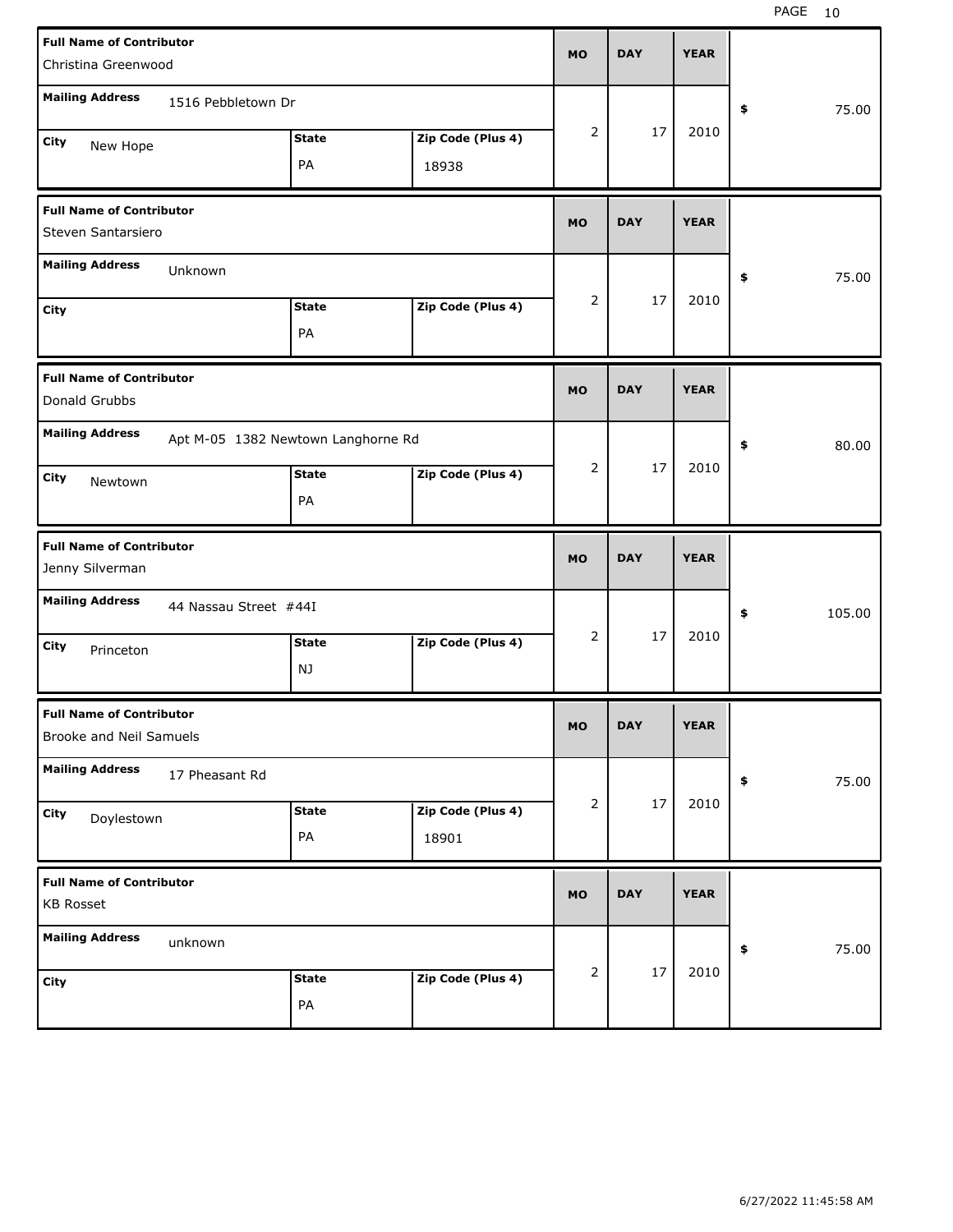| <b>Full Name of Contributor</b><br>Carolyn & Robert Eckel                            | <b>MO</b>      | <b>DAY</b> | <b>YEAR</b> |              |
|--------------------------------------------------------------------------------------|----------------|------------|-------------|--------------|
| <b>Mailing Address</b><br>1775 Meadow Rd                                             |                |            |             | 75.00<br>\$  |
| Zip Code (Plus 4)<br><b>State</b><br><b>City</b><br>Southampton<br>PA                | $\overline{2}$ | 17         | 2010        |              |
| <b>Full Name of Contributor</b><br>Elise Jones                                       | <b>MO</b>      | <b>DAY</b> | <b>YEAR</b> |              |
| <b>Mailing Address</b><br>Unknown                                                    |                |            |             | 75.00<br>\$  |
| Zip Code (Plus 4)<br><b>State</b><br><b>City</b><br>Newtown<br>PA                    | $\overline{2}$ | 17         | 2010        |              |
| <b>Full Name of Contributor</b><br>Miriam Chaloff & Jeffrey Nye                      | <b>MO</b>      | <b>DAY</b> | <b>YEAR</b> |              |
| <b>Mailing Address</b><br>17 Timber Knoll Drive                                      |                |            |             | \$<br>150.00 |
| Zip Code (Plus 4)<br><b>State</b><br><b>City</b><br><b>Washington Crossing</b><br>PA | $\overline{2}$ | 17         | 2010        |              |
|                                                                                      |                |            |             |              |
| <b>Full Name of Contributor</b><br>Maggie Leigh Groff                                | <b>MO</b>      | <b>DAY</b> | <b>YEAR</b> |              |
| <b>Mailing Address</b><br>Unknown                                                    |                |            |             | 75.00<br>\$  |
| Zip Code (Plus 4)<br><b>State</b><br><b>City</b><br>PA                               | $\overline{2}$ | 17         | 2010        |              |
| <b>Full Name of Contributor</b><br>Bayard and Frances Storey                         | <b>MO</b>      | <b>DAY</b> | <b>YEAR</b> |              |
| <b>Mailing Address</b><br>1919 Brandywine St                                         |                |            |             | \$<br>125.00 |
| Zip Code (Plus 4)<br><b>State</b><br>City<br>Philadelphia<br>PA                      | 2              | 17         | 2010        |              |
| <b>Full Name of Contributor</b><br>Don and Bonnie Labowsky                           | <b>MO</b>      | <b>DAY</b> | <b>YEAR</b> |              |
| <b>Mailing Address</b><br>3532 High Gate Ave                                         | 2              | $17\,$     | 2010        | 75.00<br>\$  |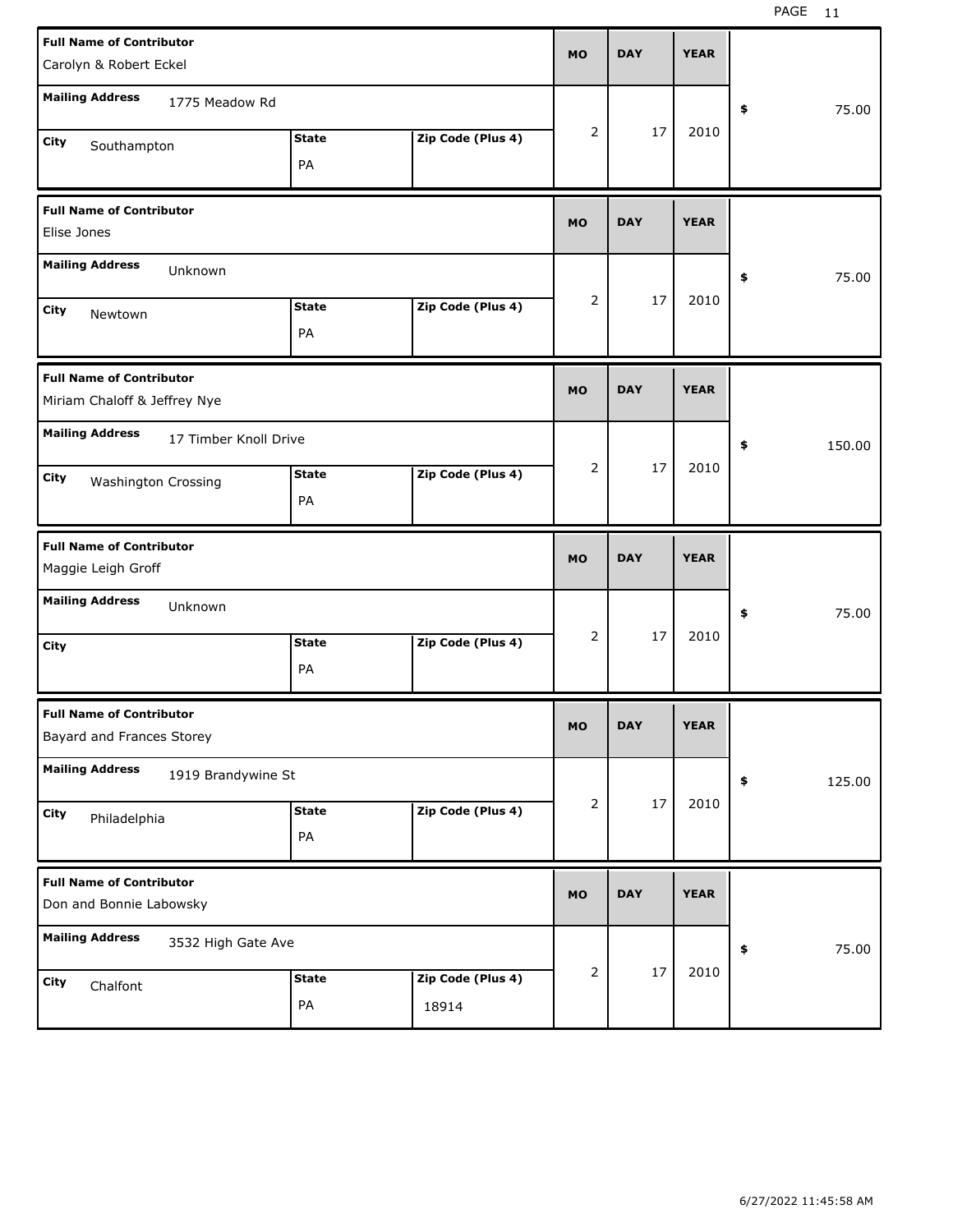| <b>Full Name of Contributor</b><br>Jean-Rae Millard       |                                     |                            | <b>MO</b>      | <b>DAY</b> | <b>YEAR</b> |                     |
|-----------------------------------------------------------|-------------------------------------|----------------------------|----------------|------------|-------------|---------------------|
| <b>Mailing Address</b>                                    | 1382 Newtown Langhorne Rd Apt D-101 |                            |                |            |             | 75.00<br>\$         |
| City<br>Newtown                                           | <b>State</b><br>PA                  | Zip Code (Plus 4)<br>18940 | $\overline{2}$ | 17         | 2010        |                     |
| <b>Full Name of Contributor</b><br>John Moller            |                                     |                            | <b>MO</b>      | <b>DAY</b> | <b>YEAR</b> |                     |
| <b>Mailing Address</b><br>Unknown                         |                                     |                            |                |            |             | 75.00<br>\$         |
| City                                                      | <b>State</b><br>PA                  | Zip Code (Plus 4)          | 3              | 11         | 2010        |                     |
| <b>Full Name of Contributor</b><br>Jim & Sue Barrett      |                                     |                            | <b>MO</b>      | <b>DAY</b> | <b>YEAR</b> |                     |
| <b>Mailing Address</b><br>453 West Bristol Rd             |                                     |                            |                |            |             | 100.00<br>\$        |
| City<br>Feasterville                                      | <b>State</b><br>PA                  | Zip Code (Plus 4)<br>19053 | 3              | 11         | 2010        |                     |
|                                                           |                                     |                            |                |            |             |                     |
| <b>Full Name of Contributor</b><br>Nancy and Jeffery Dore |                                     |                            | <b>MO</b>      | <b>DAY</b> | <b>YEAR</b> |                     |
| <b>Mailing Address</b><br>Unknown                         |                                     |                            |                |            |             | 75.00<br>\$         |
| City                                                      | <b>State</b><br>PA                  | Zip Code (Plus 4)          | 3              | 11         | 2010        |                     |
| <b>Full Name of Contributor</b><br>Amy Fetherolf          |                                     |                            | МO             | <b>DAY</b> | <b>YEAR</b> |                     |
| <b>Mailing Address</b><br>1017 Black Rock Rd              |                                     |                            |                |            |             | 75.00<br>$\pmb{\$}$ |
| City<br>Gladwyne                                          | <b>State</b><br>PA                  | Zip Code (Plus 4)<br>19035 | 3              | $11\,$     | 2010        |                     |
| <b>Full Name of Contributor</b><br>Susan Shenkin          |                                     |                            | <b>MO</b>      | <b>DAY</b> | <b>YEAR</b> |                     |
| <b>Mailing Address</b><br>1358 Glen Echo Rd               |                                     |                            | 3              | 18         | 2010        | 75.00<br>$\pmb{\$}$ |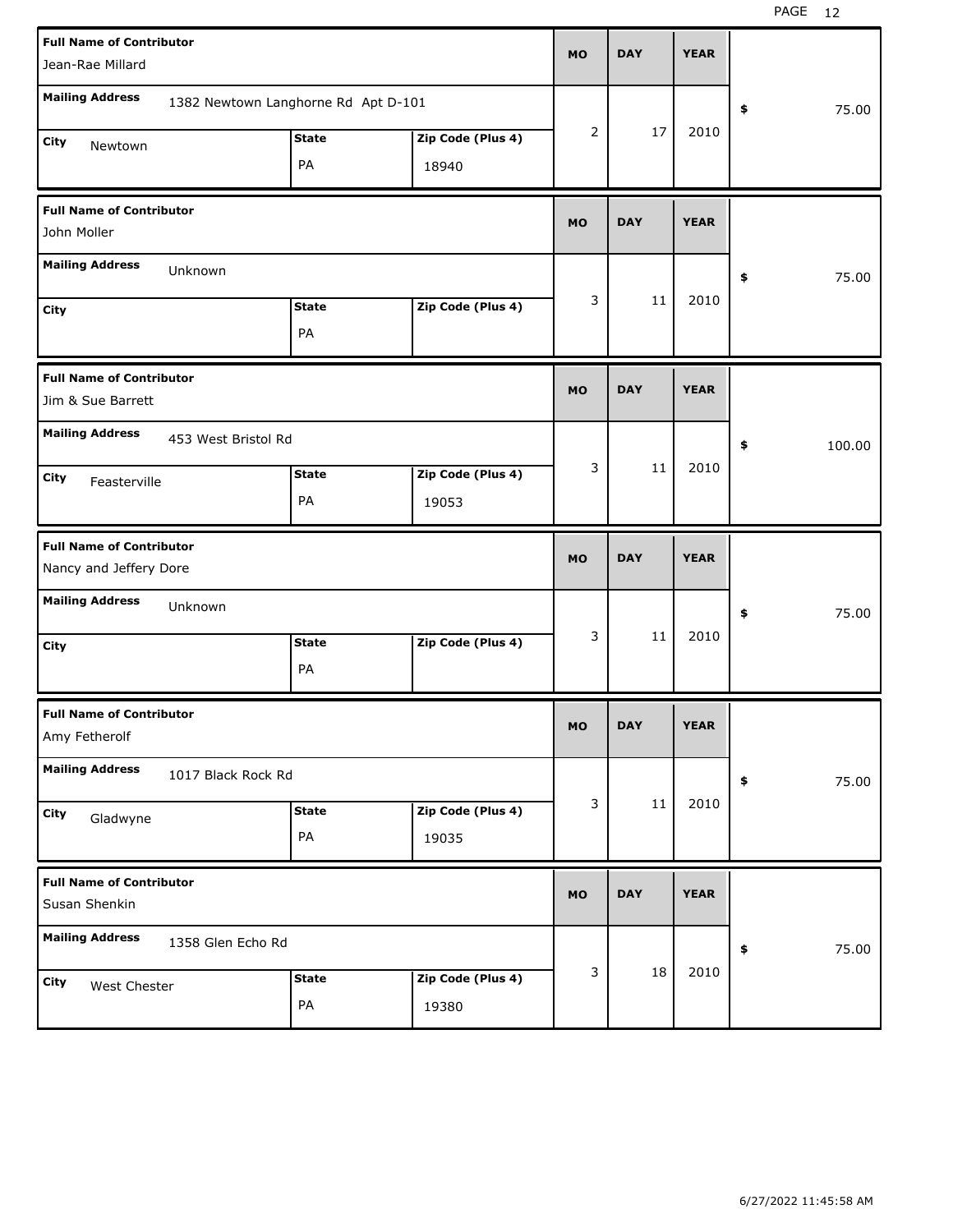| <b>Full Name of Contributor</b><br>Deborah Defazio                                            | <b>MO</b> | <b>DAY</b> | <b>YEAR</b> |    |      |                                     |
|-----------------------------------------------------------------------------------------------|-----------|------------|-------------|----|------|-------------------------------------|
| <b>Mailing Address</b><br>71 Meadow Lane<br>Zip Code (Plus 4)<br> State<br>City<br>Doylestown |           |            |             | 18 | 2010 | \$<br>52.50                         |
| Enter Grand Total of Part A on Schedule I, Detailed Summary Page, Section 2.                  | <b>PA</b> | 18901      |             |    |      | \$<br><b>PAGE TOTAL</b><br>6,135.00 |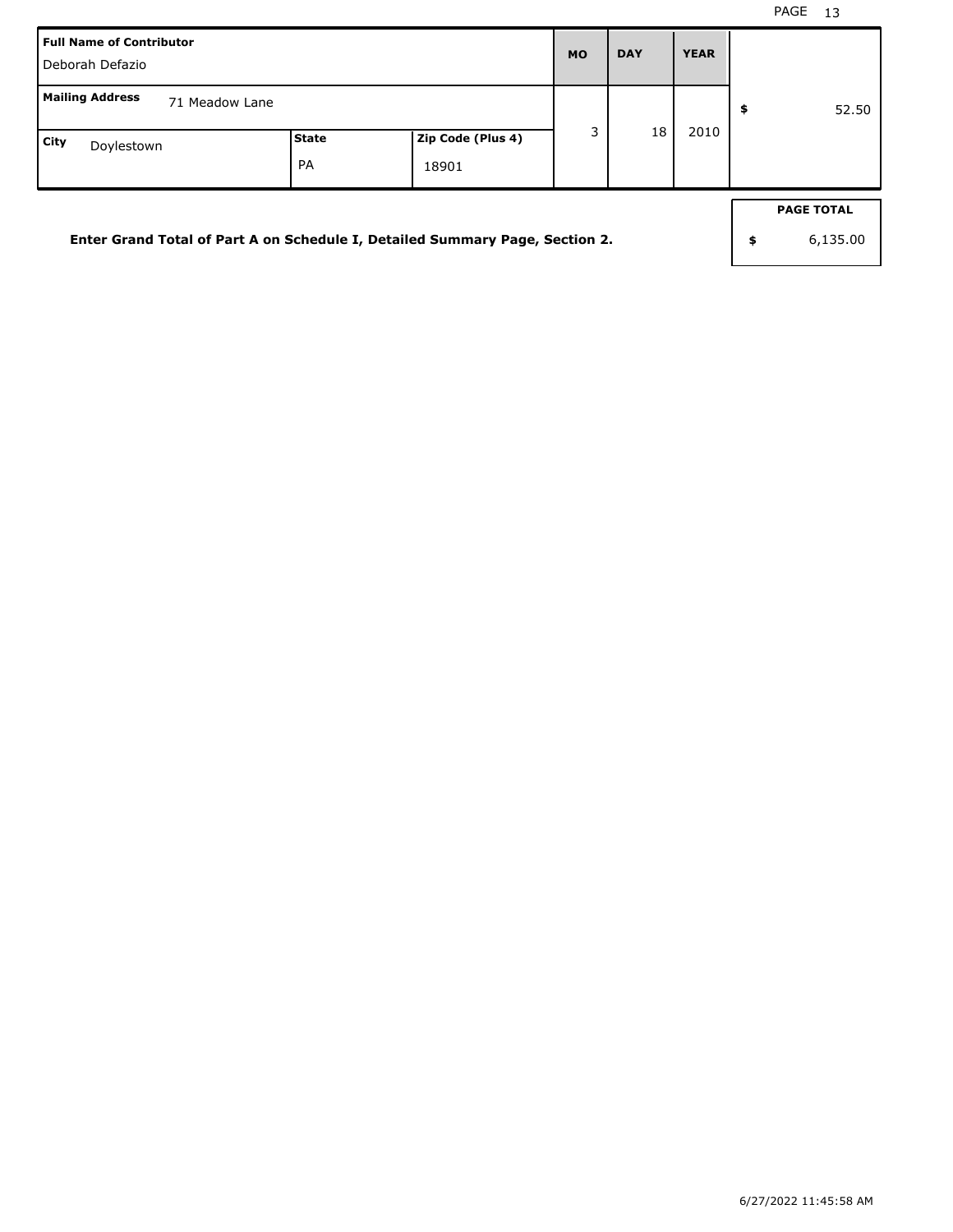# **PART C Contributions Received From Political Committees**

**OVER \$250.00**

 **Use this Part to itemize only contributions received from Political committees with an aggregate value from Over \$250.00 in the reporting period.**

| Name of Filing Committee or Candidate                                        |              |  | <b>Reporting Period</b> |             |            |             |    |                   |
|------------------------------------------------------------------------------|--------------|--|-------------------------|-------------|------------|-------------|----|-------------------|
|                                                                              |              |  | From:                   |             |            | To:         |    |                   |
|                                                                              |              |  |                         | <b>DATE</b> |            |             |    | <b>AMOUNT</b>     |
| <b>Full Name of Contributing Committee</b>                                   |              |  |                         | <b>MO</b>   | <b>DAY</b> | <b>YEAR</b> |    |                   |
| <b>Mailing Address</b>                                                       |              |  |                         |             |            |             | \$ | 0.00              |
| City                                                                         | <b>State</b> |  | Zip Code (Plus 4)       |             |            |             |    |                   |
|                                                                              |              |  |                         |             |            |             |    | <b>PAGE TOTAL</b> |
| Enter Grand Total of Part C on Schedule I, Detailed Summary Page, Section 3. |              |  |                         |             |            |             | \$ | 0.00              |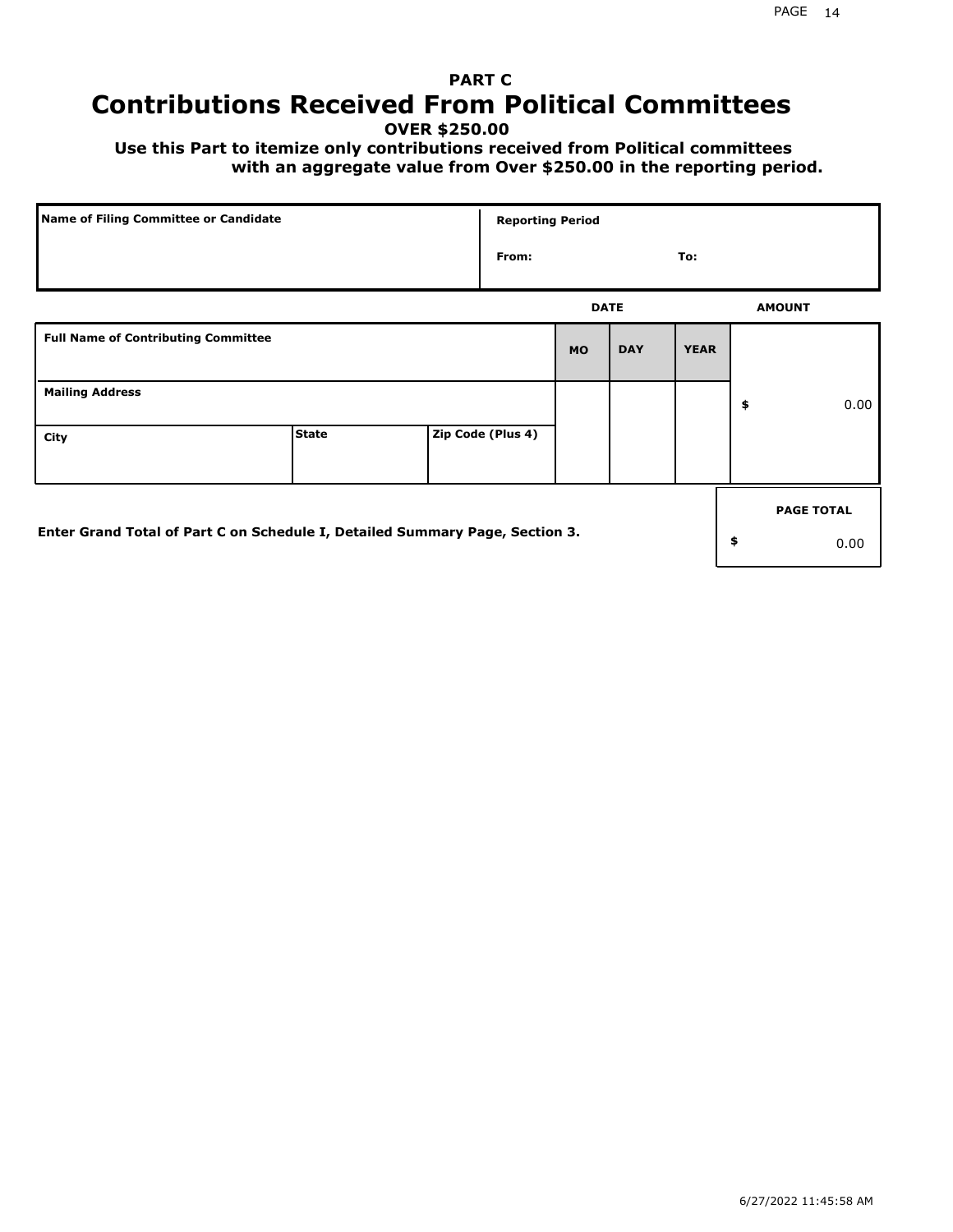## **PART D ALL OTHER CONTRIBUTIONS**

#### **OVER \$250.00**

## **Use this Part to itemize all other contributions with an aggregate value of**

#### **over \$250.00 in the reporting period.**

#### **(Exclude contributions from political committees reported in Part C.)**

| Name of Filing Committee or Candidate | <b>Reporting Period</b> |               |
|---------------------------------------|-------------------------|---------------|
|                                       | From:                   | To:           |
|                                       | <b>DATE</b>             | <b>AMOUNT</b> |

|                                                                              |              |                   |            | ----       |             | <b>APPOVITE</b>   |                   |
|------------------------------------------------------------------------------|--------------|-------------------|------------|------------|-------------|-------------------|-------------------|
| <b>Full Name of Contributor</b>                                              |              |                   | <b>MO</b>  | <b>DAY</b> | <b>YEAR</b> |                   |                   |
| <b>Mailing</b><br><b>Address</b>                                             |              |                   |            |            |             | \$                | 0.00              |
| City                                                                         | <b>State</b> | Zip Code (Plus 4) |            |            |             |                   |                   |
| <b>Employer Name</b>                                                         |              |                   | Occupation |            |             |                   |                   |
| <b>Employer Mailing Address/Principal Place of</b><br>Business               |              | City              |            | l State    |             | Zip Code (Plus 4) |                   |
| Enter Grand Total of Part C on Schedule I, Detailed Summary Page, Section 3. |              |                   |            |            |             |                   | <b>PAGE TOTAL</b> |
|                                                                              |              |                   |            |            | \$          |                   | 0.00              |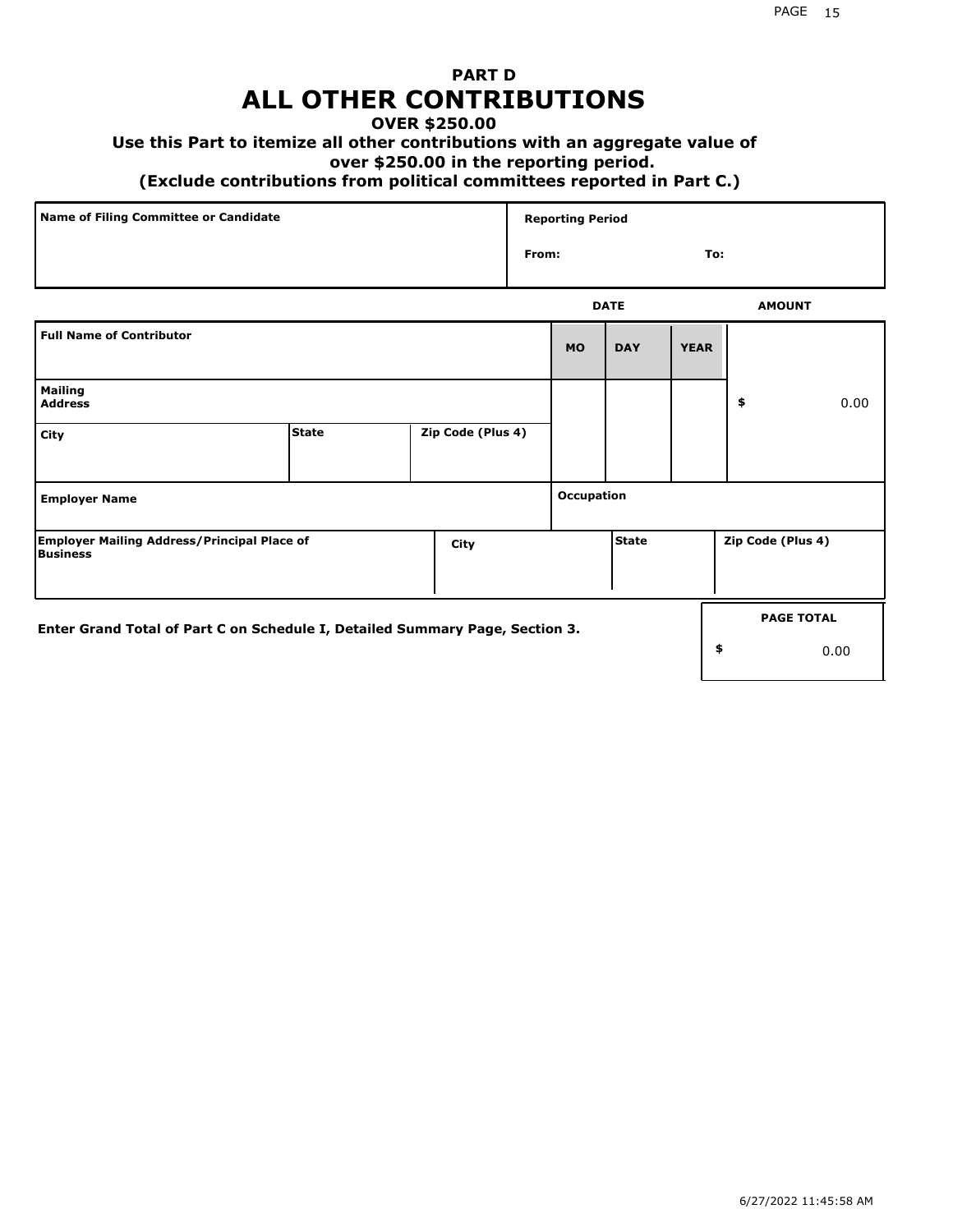## **PART E OTHER RECEIPTS**

#### **REFUNDS, INTEREST INCOME, RETURNED CHECKS, ETC.**

#### **Use this Part to report refunds received, interest earned, returned checks and**

## **prior expenditures that were returned to the filer.**

| Name of Filing Committee or Candidate                                        |              |                   | <b>Reporting Period</b> |              |             |             |    |                   |      |  |
|------------------------------------------------------------------------------|--------------|-------------------|-------------------------|--------------|-------------|-------------|----|-------------------|------|--|
|                                                                              |              |                   |                         | From:<br>To: |             |             |    |                   |      |  |
|                                                                              |              |                   |                         |              | <b>DATE</b> |             |    |                   |      |  |
| <b>Full Name</b>                                                             |              |                   |                         | <b>MO</b>    | <b>DAY</b>  | <b>YEAR</b> |    |                   |      |  |
| <b>Mailing Address</b>                                                       |              |                   |                         |              |             |             | \$ |                   | 0.00 |  |
| City                                                                         | <b>State</b> | Zip Code (Plus 4) |                         |              |             |             |    |                   |      |  |
| <b>Receipt Description</b>                                                   |              |                   |                         |              |             |             |    |                   |      |  |
| Enter Grand Total of Part E on Schedule I, Detailed Summary Page, Section 4. |              |                   |                         |              |             |             |    | <b>PAGE TOTAL</b> |      |  |
|                                                                              |              |                   |                         |              |             |             | \$ |                   | 0.00 |  |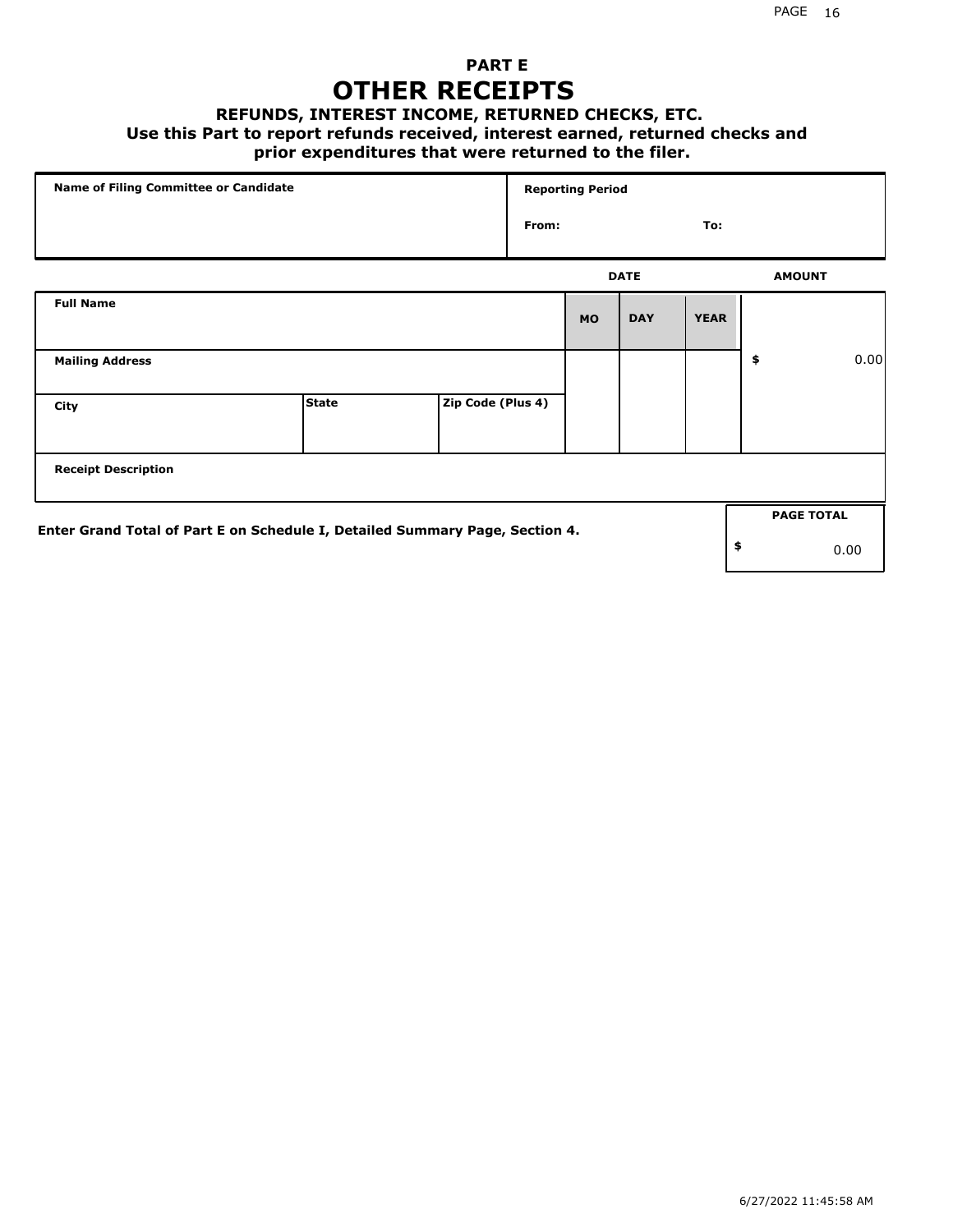# **SCHEDULE II IN-KIND CONTRIBUTIONS AND VALUABLE THINGS RECEIVED**

#### **USE THIS SCHEDULE TO REPORT ALL IN-KIND CONTRIBUTIONS OF VALUABLE THINGS DURING THE REPORTING PERIOD.**

**Detailed Summary Page**

| <b>Name of Filing Committee or Candidate</b>                                                                                                                                | <b>Reporting Period</b> |                |           |
|-----------------------------------------------------------------------------------------------------------------------------------------------------------------------------|-------------------------|----------------|-----------|
| Planned Parenthood PA PAC                                                                                                                                                   | From:                   | $1/1/2010$ To: | 3/29/2010 |
| 1. UNITEMIZED IN-KIND CONTRIBUTIONS RECEIVED - VALUE OF \$50.00 OR LESS PER CONTRIBUTOR                                                                                     |                         |                |           |
| <b>TOTAL for the Reporting Period</b>                                                                                                                                       | (1)                     | \$             | 0.00      |
| 2. IN-KIND CONTRIBUTIONS RECEIVED - VALUE OF \$50.01 TO \$250.00 (FROM PART F)                                                                                              |                         |                |           |
| <b>TOTAL for the Reporting Period</b>                                                                                                                                       | (2)                     | \$             | 0.00      |
| 3. IN-KIND CONTRIBUTION RECIEVED - VALUE OVER \$250.00 (FROM PART G)                                                                                                        |                         |                |           |
| <b>TOTAL for the Reporting Period</b>                                                                                                                                       | (3)                     | \$             | 0.00      |
| TOTAL VALUE OF IN-KIND CONTRIBUTIONS DURING THIS REPORTING PERIOD (Add and enter<br>amount totals from Boxes 1,2, and 3; also enter on Page 1, Reports Cover Page, Item F.) |                         | \$             | 0.00      |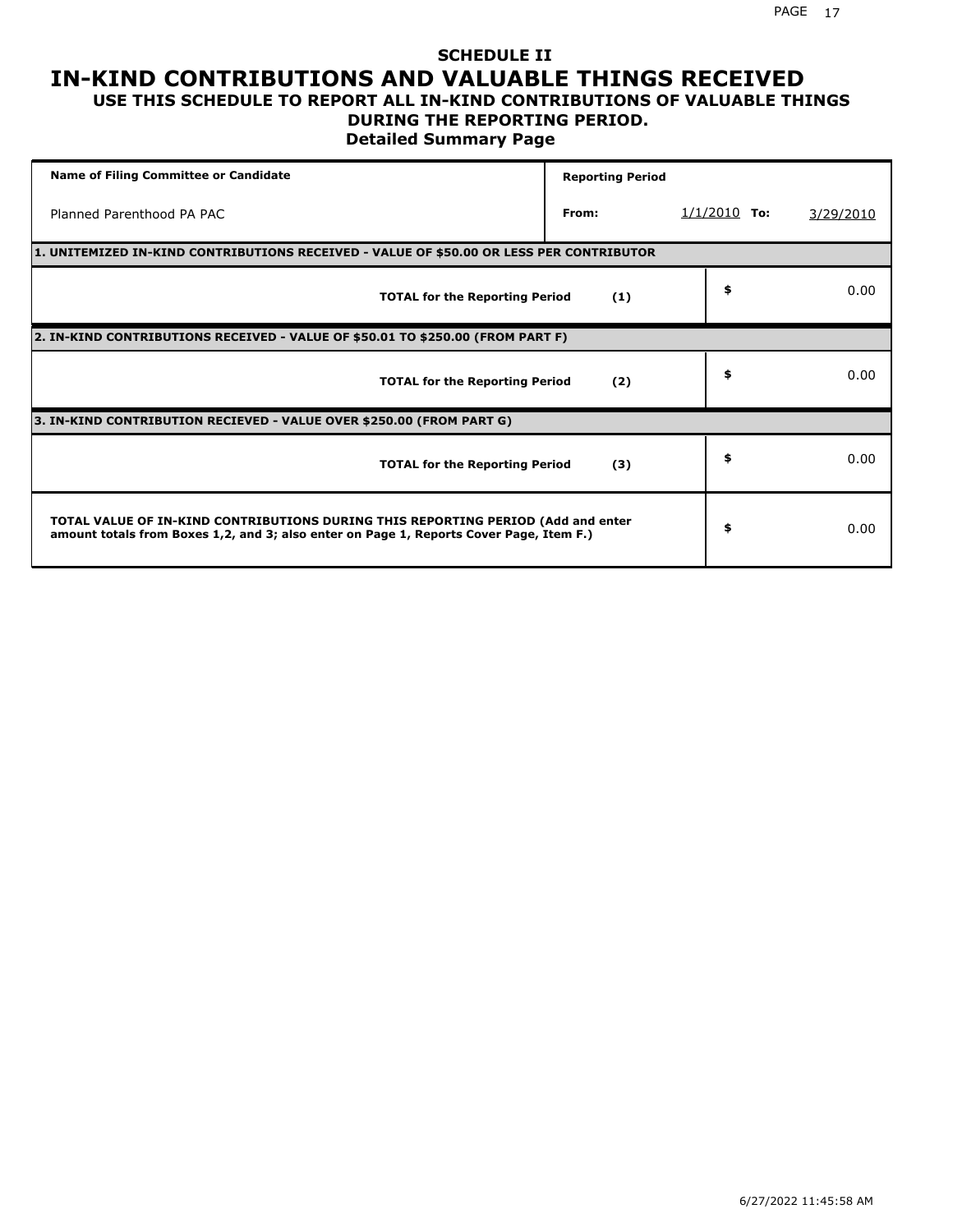## **SCHEDULE II PART F IN-KIND CONTRIBUTIONS RECEIVED**

## **VALUE OF \$50.01 TO \$250.00**

| <b>Name of Filing Committee or Candidate</b>                                                                  |              |                   | <b>Reporting Period</b> |               |             |                   |      |
|---------------------------------------------------------------------------------------------------------------|--------------|-------------------|-------------------------|---------------|-------------|-------------------|------|
| From:                                                                                                         |              |                   |                         |               |             | To:               |      |
|                                                                                                               | <b>DATE</b>  |                   |                         | <b>AMOUNT</b> |             |                   |      |
| <b>Full Name of Contributor</b>                                                                               |              |                   | <b>MO</b>               | <b>DAY</b>    | <b>YEAR</b> |                   |      |
| <b>Mailing Address</b>                                                                                        |              |                   |                         |               |             | \$                | 0.00 |
| City                                                                                                          | <b>State</b> | Zip Code (Plus 4) |                         |               |             |                   |      |
| <b>Description of Contribution:</b>                                                                           |              |                   |                         |               |             |                   |      |
| Enter Grand Total of Part F on Schedule II, In-Kind Contributions Detailed Summary Page,<br><b>Section 2.</b> |              |                   |                         |               |             | <b>PAGE TOTAL</b> |      |
|                                                                                                               |              |                   |                         |               | \$          |                   | 0.00 |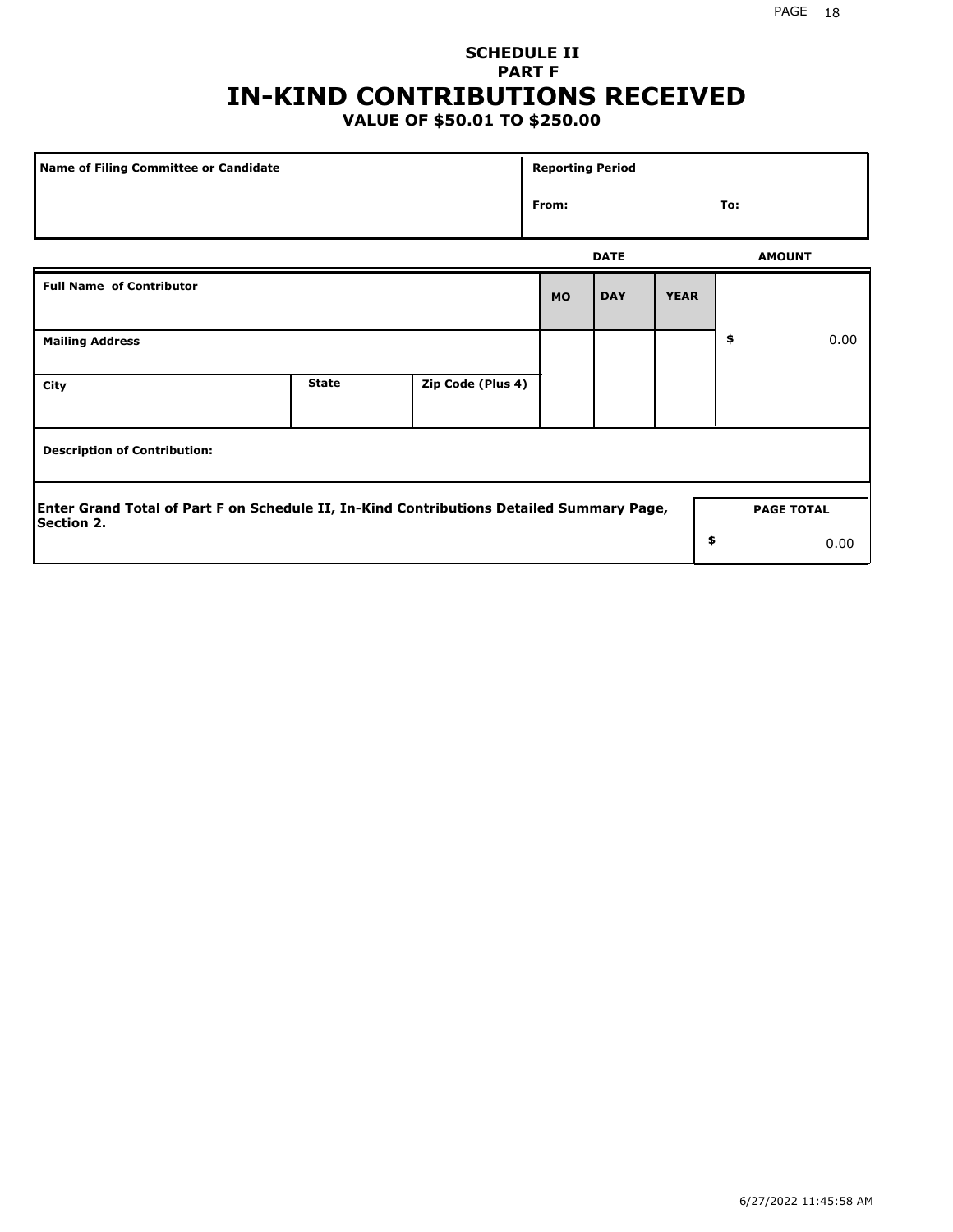#### **SCHEDULE II PART G IN-KIND CONTRIBUTIONS RECEIVED VALUE OVER \$250.00**

| Name of Filing Committee or Candidate                                                         |              |  |                  |                   | <b>Reporting Period</b>    |              |             |                                    |    |               |
|-----------------------------------------------------------------------------------------------|--------------|--|------------------|-------------------|----------------------------|--------------|-------------|------------------------------------|----|---------------|
|                                                                                               |              |  |                  |                   |                            | From:<br>To: |             |                                    |    |               |
|                                                                                               |              |  |                  |                   |                            |              | <b>DATE</b> |                                    |    | <b>AMOUNT</b> |
| <b>Full Name of Contributor</b>                                                               |              |  |                  |                   |                            | <b>MO</b>    | <b>DAY</b>  | <b>YEAR</b>                        |    |               |
| <b>Mailing Address</b>                                                                        |              |  |                  |                   |                            |              |             |                                    | \$ | 0.00          |
| City                                                                                          | <b>State</b> |  | Zip Code(Plus 4) |                   |                            |              |             |                                    |    |               |
| <b>Employer of Contributor</b>                                                                |              |  |                  | <b>Occupation</b> |                            |              |             |                                    |    |               |
| <b>State</b><br><b>Employer Mailing Address/Principal Place of</b><br>City<br><b>Business</b> |              |  |                  |                   | <b>Zip Code(Plus</b><br>4) |              |             | <b>Description of Contribution</b> |    |               |

| Enter Grand Total of Part G on Schedule II, In-Kind Contributions Detailed |  | <b>PAGE TOTAL</b> |
|----------------------------------------------------------------------------|--|-------------------|
| <b>Summary Page, Section 3.</b>                                            |  | 0.00              |
|                                                                            |  |                   |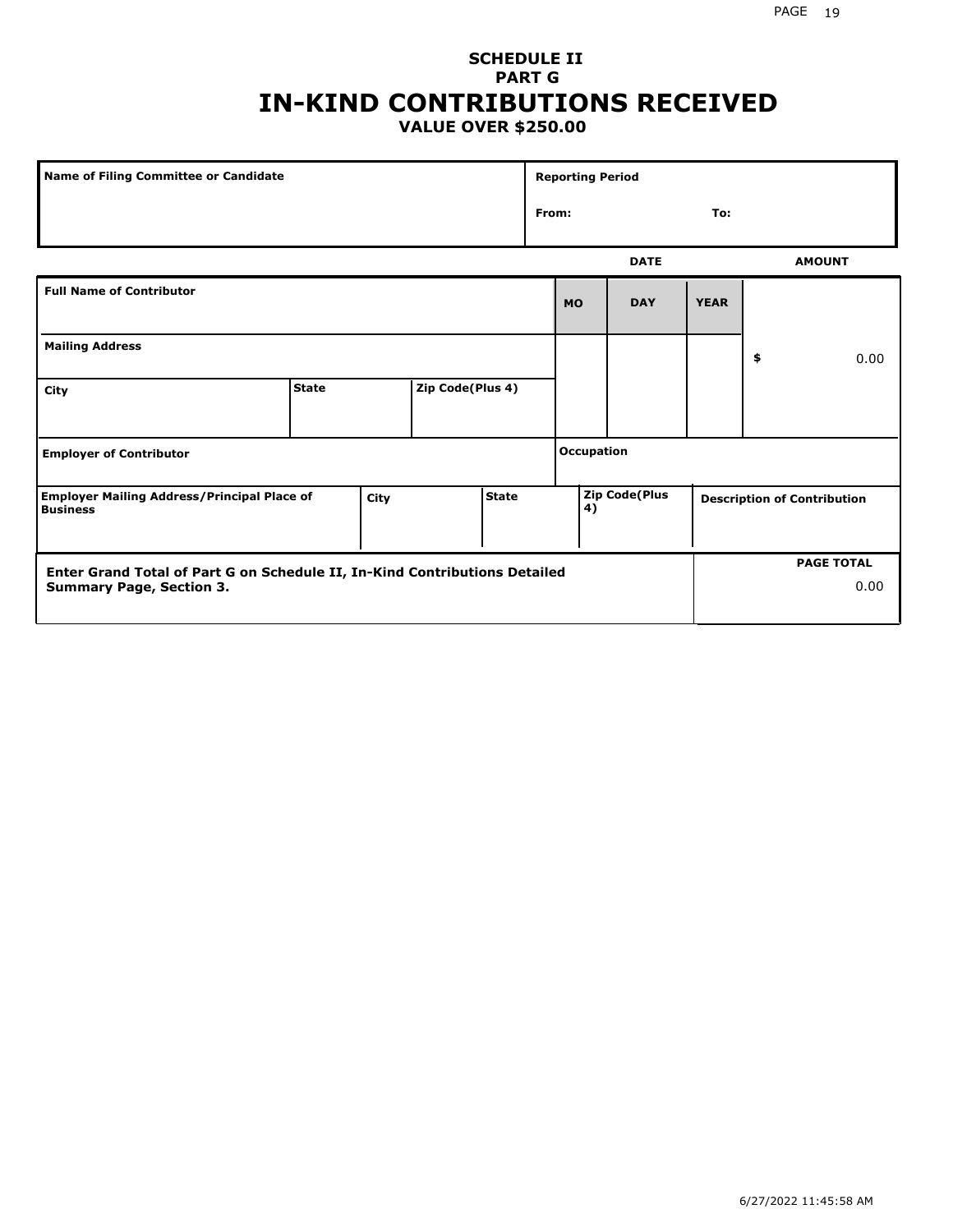# **SCHEDULE III STATEMENT OF EXPENDITURES**

| <b>Name of Filing Committee or Candidate</b>                              |                    |                            |                |                                                                   | <b>Reporting Period</b> |     |               |  |  |  |
|---------------------------------------------------------------------------|--------------------|----------------------------|----------------|-------------------------------------------------------------------|-------------------------|-----|---------------|--|--|--|
| Planned Parenthood PA PAC                                                 |                    |                            | From           |                                                                   | 1/1/2010                | To: | 3/29/2010     |  |  |  |
|                                                                           |                    |                            |                | <b>DATE</b>                                                       |                         |     | <b>AMOUNT</b> |  |  |  |
| <b>To Whom Paid</b><br><b>Friends of Matt Smith</b>                       |                    |                            | <b>MO</b>      | <b>DAY</b>                                                        | <b>YEAR</b>             |     |               |  |  |  |
| <b>Mailing Address</b><br>PO Box 13445                                    |                    |                            | $\mathbf{1}$   | $\overline{4}$                                                    | 2010                    | \$  | 150.00        |  |  |  |
| <b>State</b><br>Zip Code (Plus 4)<br>City<br>Mount Lebanon<br>PA<br>15243 |                    |                            |                | <b>Description of Expenditure</b><br>campaign event               |                         |     |               |  |  |  |
| <b>To Whom Paid</b><br><b>Swift Mailing Services</b>                      |                    |                            |                | <b>DAY</b>                                                        | <b>YEAR</b>             |     |               |  |  |  |
| <b>Mailing Address</b><br><b>Haunted Lane</b>                             | $\mathbf{1}$       | $\overline{7}$             | 2010           | \$                                                                | 285.80                  |     |               |  |  |  |
| Zip Code (Plus 4)<br><b>State</b><br><b>City</b><br>Bensalem<br>PA        |                    |                            |                | <b>Description of Expenditure</b><br>fundraising mailing services |                         |     |               |  |  |  |
| <b>To Whom Paid</b><br>Friends of Chuck McIlhinney                        |                    |                            | <b>MO</b>      | <b>DAY</b>                                                        | <b>YEAR</b>             |     |               |  |  |  |
| <b>Mailing Address</b><br>PO Box 2014                                     |                    |                            | 2              | 9                                                                 | 2010                    | \$  | 250.00        |  |  |  |
| City<br>Doylestown                                                        | <b>State</b><br>PA | Zip Code (Plus 4)<br>18901 |                | <b>Description of Expenditure</b><br>campaign event               |                         |     |               |  |  |  |
| <b>To Whom Paid</b><br>Committee to Elect Babette Josephs                 |                    |                            | <b>MO</b>      | <b>DAY</b>                                                        | <b>YEAR</b>             |     |               |  |  |  |
| <b>Mailing Address</b><br>1939 Waverly Street                             |                    |                            | $\overline{2}$ | 12                                                                | 2010                    | \$  | 250.00        |  |  |  |
| City<br>Philadelphia                                                      | <b>State</b><br>PA | Zip Code (Plus 4)<br>19146 |                | <b>Description of Expenditure</b><br>campaign event               |                         |     |               |  |  |  |
| <b>To Whom Paid</b><br>Citizens for Ron Buxton                            |                    |                            | <b>MO</b>      | <b>DAY</b>                                                        | <b>YEAR</b>             |     |               |  |  |  |
| <b>Mailing Address</b><br>PO Box 391                                      |                    |                            | 3              | 9                                                                 | 2010                    | \$  | 250.00        |  |  |  |
| City<br>Harrisburg                                                        | <b>State</b><br>PA | Zip Code (Plus 4)<br>17108 |                | <b>Description of Expenditure</b><br>campaign event               |                         |     |               |  |  |  |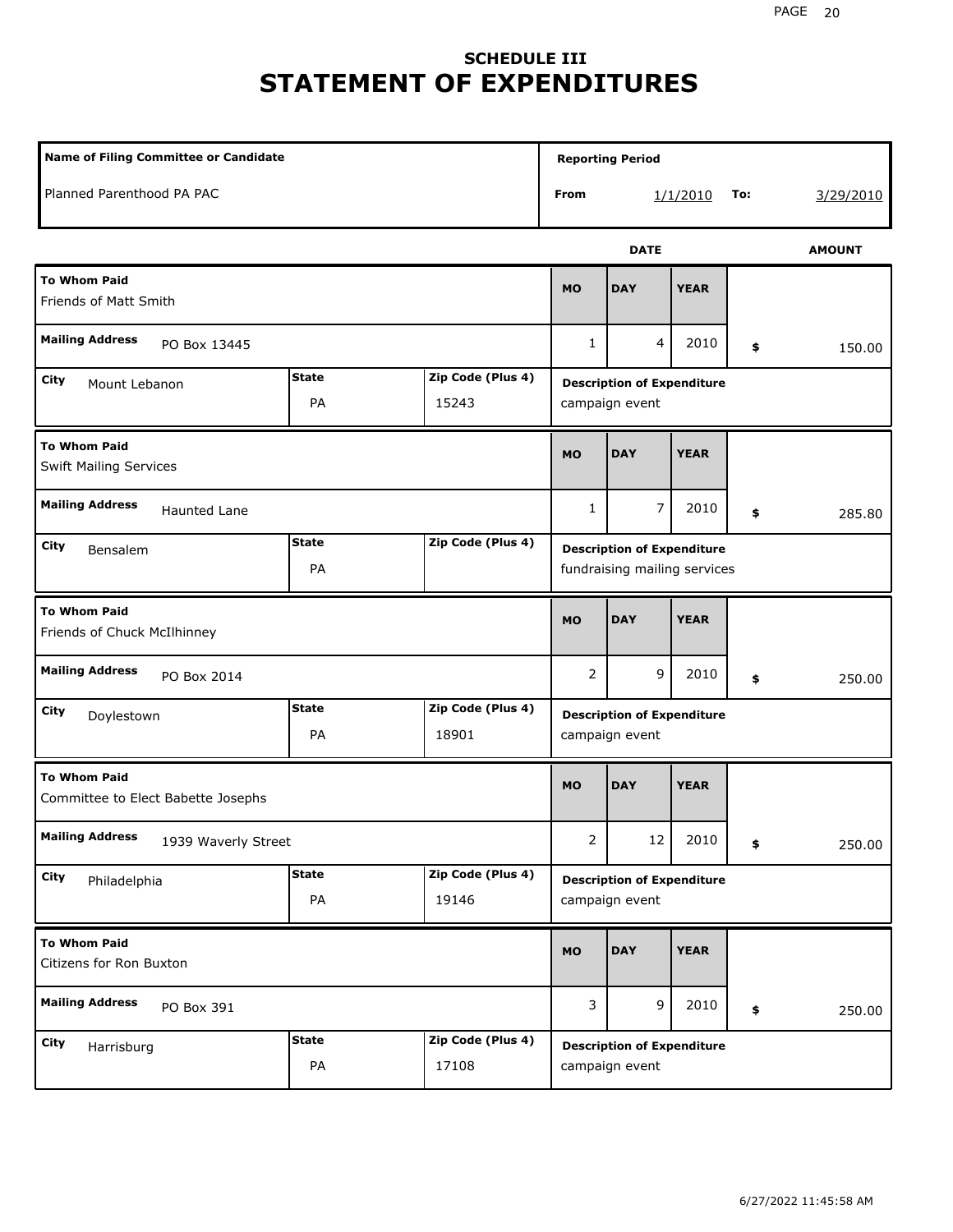| <b>To Whom Paid</b>                               |                                         |              |                   |           |                                   | <b>YEAR</b> |              |
|---------------------------------------------------|-----------------------------------------|--------------|-------------------|-----------|-----------------------------------|-------------|--------------|
| Friends of Frank Dermody                          |                                         |              |                   | <b>MO</b> | <b>DAY</b>                        |             |              |
| <b>Mailing Address</b>                            | PO Box 274                              |              |                   | 3         | 9                                 | 2010        | \$<br>500.00 |
| City<br>Tarentum                                  |                                         | <b>State</b> | Zip Code (Plus 4) |           | <b>Description of Expenditure</b> |             |              |
|                                                   |                                         | PA           |                   |           | Jan 26th event                    |             |              |
| <b>To Whom Paid</b>                               | Dan Frankel for the 23rd Dist Committee |              |                   | <b>MO</b> | <b>DAY</b>                        | <b>YEAR</b> |              |
| <b>Mailing Address</b><br>PO Box 81594            |                                         |              |                   |           | 11                                | 2010        | \$<br>300.00 |
| City<br>Pittsburgh                                |                                         | <b>State</b> | Zip Code (Plus 4) |           | <b>Description of Expenditure</b> |             |              |
|                                                   |                                         | PA           | 15217             |           | March 4th event                   |             |              |
| <b>To Whom Paid</b><br>Friends of Matt Smith      |                                         |              |                   |           | <b>DAY</b>                        | <b>YEAR</b> |              |
| <b>Mailing Address</b><br>PO Box 13445            |                                         |              |                   |           | 11                                | 2010        | \$<br>100.00 |
| City<br>Mount Lebanon                             |                                         | <b>State</b> | Zip Code (Plus 4) |           | <b>Description of Expenditure</b> |             |              |
|                                                   |                                         | PA           | 15243             |           | March 20th event                  |             |              |
| <b>To Whom Paid</b><br>Citizens for Jake Wheatley |                                         |              |                   |           |                                   |             |              |
|                                                   |                                         |              |                   | <b>MO</b> | <b>DAY</b>                        | <b>YEAR</b> |              |
| <b>Mailing Address</b>                            | PO Box 53044                            |              |                   | 3         | 16                                | 2010        | \$<br>250.00 |
| City<br>Pittsburgh                                |                                         | <b>State</b> | Zip Code (Plus 4) |           | <b>Description of Expenditure</b> |             |              |
|                                                   |                                         | PA           | 15219             |           | March 9th event                   |             |              |
| <b>To Whom Paid</b>                               | House Democratic Campaign Committee     |              |                   | <b>MO</b> | <b>DAY</b>                        | <b>YEAR</b> |              |
| <b>Mailing Address</b>                            | PO Box 555 Federal Square Station       |              |                   | 3         | 22                                | 2010        | \$<br>500.00 |
| City<br>Harrisburg                                |                                         | <b>State</b> | Zip Code (Plus 4) |           | <b>Description of Expenditure</b> |             |              |
|                                                   |                                         | PA           | 17108             |           | March 16th event                  |             |              |
| <b>To Whom Paid</b><br>Friends of Cherelle Parker |                                         |              |                   | <b>MO</b> | <b>DAY</b>                        | <b>YEAR</b> |              |
| <b>Mailing Address</b>                            | 7626 Forrest Ave                        |              |                   | 3         | 22                                | 2010        | \$<br>250.00 |
| City<br>Philadelphia                              |                                         | <b>State</b> | Zip Code (Plus 4) |           | <b>Description of Expenditure</b> |             |              |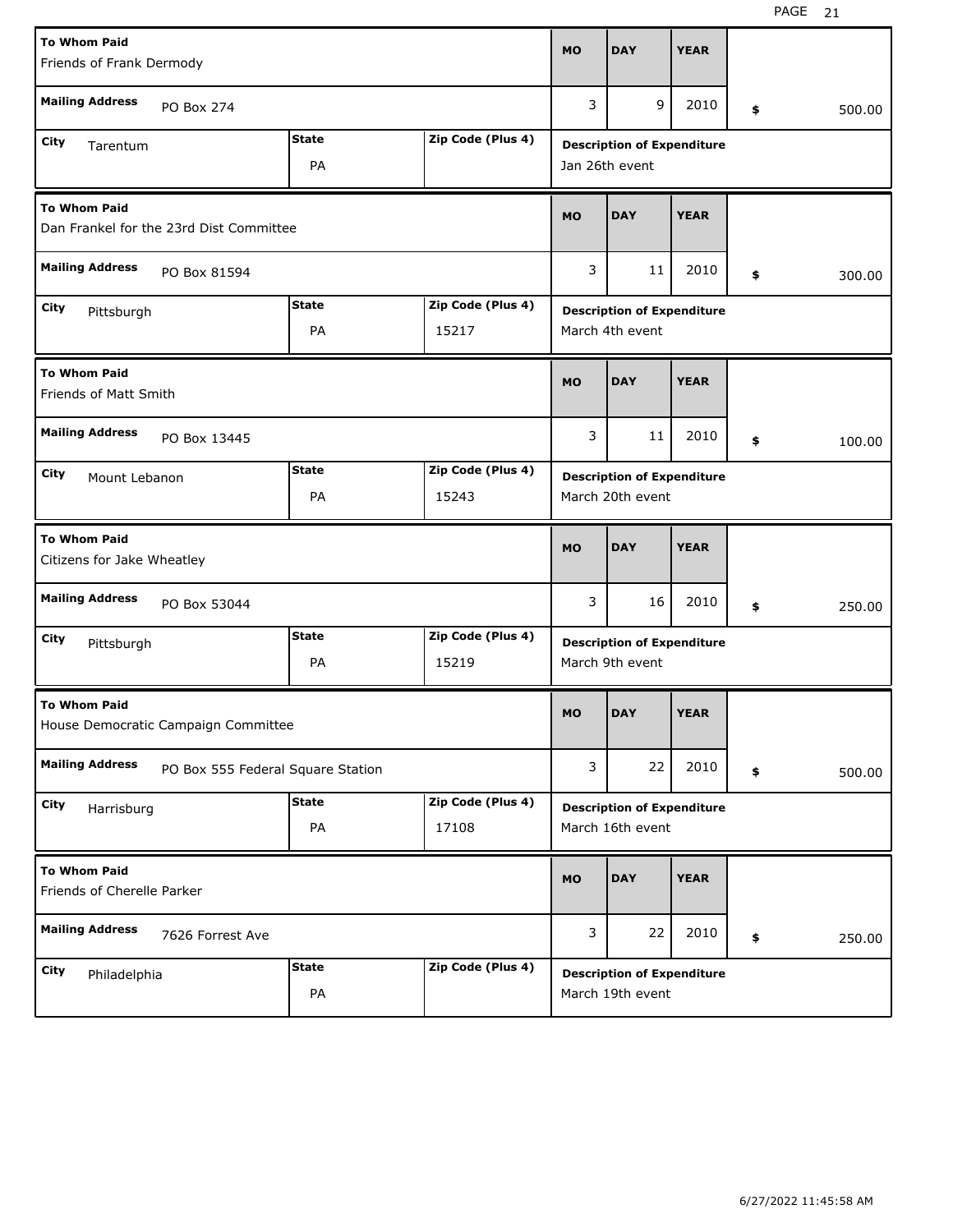|      | <b>To Whom Paid</b><br>Friends of Jennifer Mann                         |   |    |      |    | <b>YEAR</b>                                           |    |                   |  |  |
|------|-------------------------------------------------------------------------|---|----|------|----|-------------------------------------------------------|----|-------------------|--|--|
|      | <b>Mailing Address</b><br>PO Box 1881                                   | 3 | 23 | 2010 | \$ | 500.00                                                |    |                   |  |  |
| City | Zip Code (Plus 4)<br>l State<br>Allentown<br><b>PA</b><br>18105         |   |    |      |    | <b>Description of Expenditure</b><br>March 16th event |    |                   |  |  |
|      |                                                                         |   |    |      |    |                                                       |    | <b>PAGE TOTAL</b> |  |  |
|      | Enter Grand Total of Expenditures on Page 1, Report Cover Page, Item D. |   |    |      |    |                                                       | \$ | 3,585.80          |  |  |